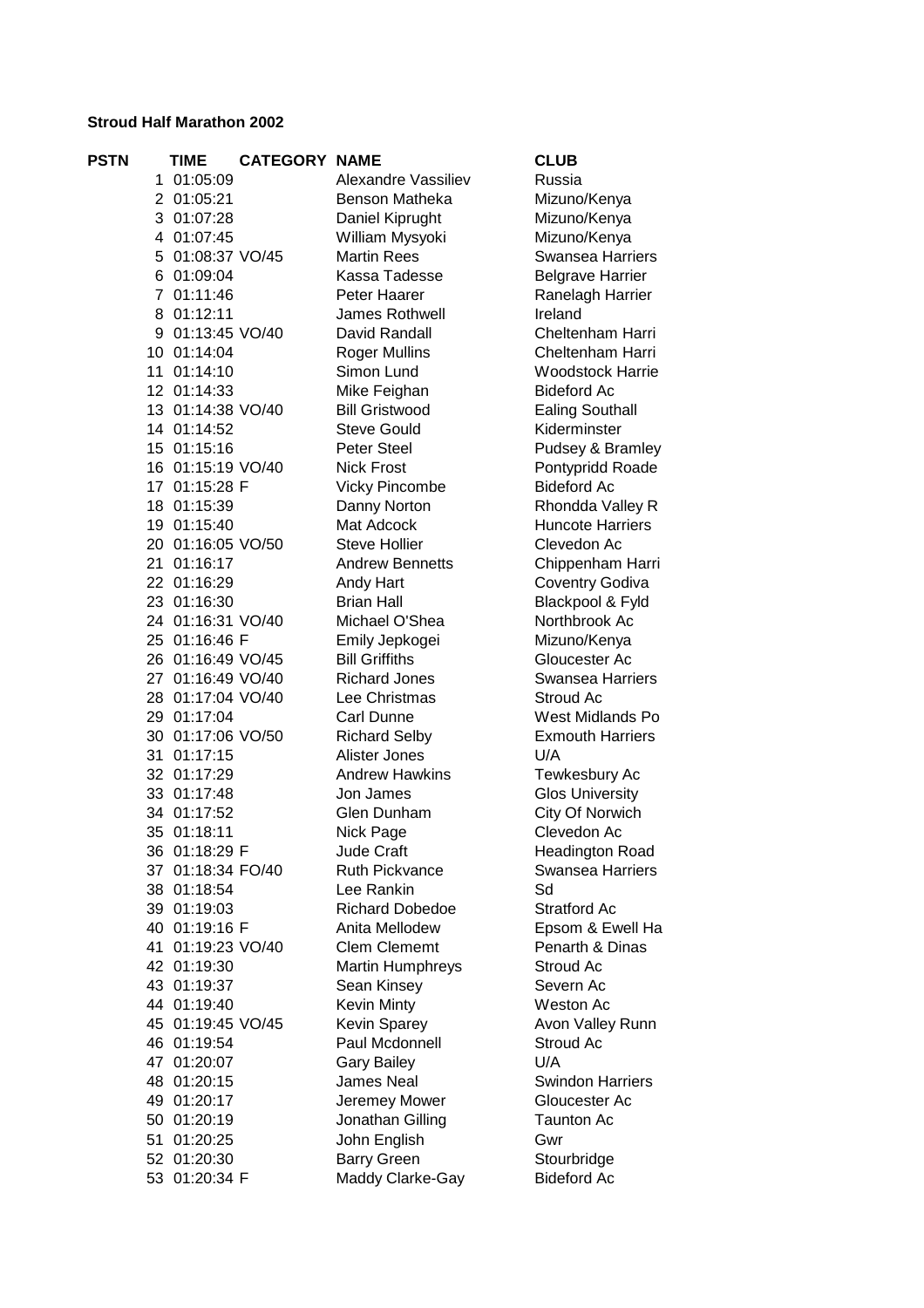54 01:20:45 Luke Malarz Chepstow Harrier 55 01:20:49 VO/40 John Jones Greenfield Strag 56 01:20:53 Marc Palmer U/A 57 01:20:54 VO/45 Dave Potter Leamington C & A 58 01:21:06 Greg Howes Swindon Harriers 59 01:21:09 VO/40 Roger Bryan U/A 60 01:21:10 Frank Checchia Chippenham Harri 61 01:21:11 VO/40 Stuart Geggie Halesowen A & Cc 62 01:21:15 Ken Oneill U/A 63 01:21:16 Justin Littlechild Hogweed Trotters 64 01:21:17 James Constance Stafford Harrier 65 01:21:21 VO/40 Mark Hill Worcester Ac 66 01:21:23 Mark Clayton Chippenham Harri 67 01:21:38 Alex Copping City Of Bath Ac 68 01:21:47 **George Robinson** Stroud Ac 69 01:21:56 Duncan Pearson U/A 70 01:22:07 VO/50 Geoff Aston Worcester Ac 71 01:22:20 VO/55 Fred Homer Dudley & Stourbr 72 01:22:29 VO/40 Richard Thorn Roadrunners Club 73 01:22:35 Darren Hendley Penarth & Dinas 74 01:22:37 VO/40 Peter Lloyd Gloucester Ac 75 01:22:40 Jason Williams U/A 76 01:22:42 Francisco Gonzalez U/A 77 01:22:47 VO/40 Kevin Jackson Dursley Ac 78 01:22:54 Deacon Cutterham U/A 79 01:22:55 Stephen Powell U/A 80 01:23:04 Jeremy Dack Deal Tri 81 01:23:07 VO/50 Trevor Hooker Fleet & Crookham 82 01:23:11 F Melissa Neal Peterborough 83 01:23:18 VO/50 Nick Langridge Thornbury Ac 84 01:23:30 VO/40 Trevor Mcgill Droitwich Ac 85 01:23:31 Gary Hobbs Sd 86 01:23:33 VO/45 Andrew Thompson Griffithstown Ha 87 01:23:34 Lee Scott Westbury Harrier 88 01:23:39 **Gary Harris** Headington Road 89 01:23:42 VO/45 Peter Deacon Swansea Harriers 90 01:23:51 Michael Cardew Cheltenham Harri 91 01:24:14 Kevin May U/A 92 01:24:18 VO/40 Paul Barnes Cheltenham Harri 93 01:24:21 VO/55 David Rose City Of Bath Ac 94 01:24:31 Richard Guest Halesowen A & Cc 95 01:24:38 Martin Challinor U/A 96 01:24:45 FV Sue Bruce U/A 97 01:24:49 Tim George Dursley Ac 98 01:24:55 Andrew Wilton Erme Valley Harr 99 01:24:57 VO/45 Peter Hart Exmouth Harriers 100 01:24:59 VO/45 Stephen Loundes Chase Harriers 101 01:25:00 VO/45 Peter Stein Stroud Ac 102 01:25:03 VO/45 Philip Coy Banbury Harriers 103 01:25:05 Grant Butler U/A 104 01:25:08 Andy Lee Tri Team Glos 105 01:25:20 Chris Workman U/A 106 01:25:26 Ian Price Stourbridge 107 01:25:31 Gary Sawyer U/A 108 01:25:32 VO/40 Mark Morgan U/A 109 01:25:36 Andrew Hartley Overton Harriers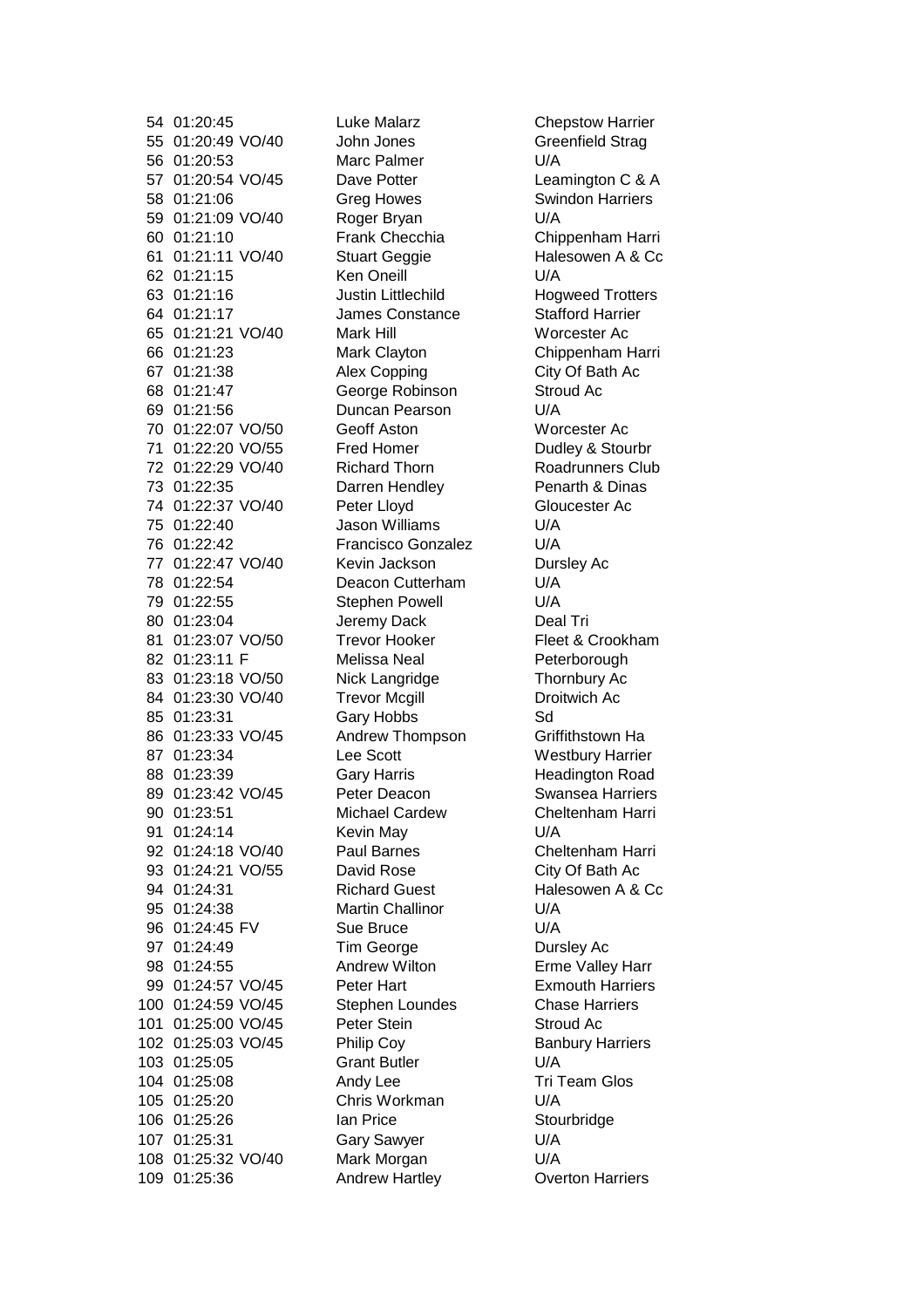110 01:25:42 Luke Creasey Eynsham Roadrunn 111 01:25:43 Anthony Johnson U/A 112 01:25:46 Garrett Gloyn Cirencester Ac 113 01:25:52 VO/40 Charles Le Bek Gwr 114 01:25:56 David Hobbs U/A 115 01:25:58 VO/45 Dave Gunstone City Of Bath Ac 116 01:25:58 Michael Warner Stratford Ac 117 01:26:01 VO/45 Derrick Morgan Cheltenham Harri 118 01:26:08 VO/40 Nicholas Daniels Dml Running Club 119 01:26:11 Matthew Jepsom Newcastle Ac 120 01:26:12 VO/45 Peter Vernon Worcester Ac 121 01:26:14 VO/40 Martin Watkins U/A 122 01:26:18 VO/40 Ade Hurren Fssaa 123 01:26:24 Darren Roberts Bridgnorth Ac 124 01:26:27 David Adams Cheltenham Harri 125 01:26:30 Jamie Smith Eynsham Roadrunn 126 01:26:32 Ashley Fox Swindon Harriers 127 01:26:36 VO/40 Jules Taylor Tri Uk 128 01:26:48 Carlos Macias U/A 129 01:26:50 FV Ange Sadler Cheltenham Harri 130 01:26:54 VO/45 Brian Marks Worcester Ac 131 01:26:56 FV Julia Myatt Newcastle Staffs 132 01:26:58 Nicholas Wright Northbrook Ac 133 01:27:02 VO/50 John Raper Bourton Roadrunn 134 01:27:05 FO/45 Patricia Matheson Stourbridge 135 01:27:07 David Gresswell Gloucester Ac 136 01:27:10 Ian Summers Gloucester Ac 137 01:27:24 VO/45 Philip Butler Wye Valley Runne 138 01:27:25 VO/40 Andrew Brown Severn Ac 139 01:27:26 Jason Parsons Gwr 140 01:27:27 Dominic Malsom Gloucester Ac 141 01:27:34 Stefan Sternkopf Worcester Ac 142 01:27:35 Gregory Saunders U/A 143 01:27:41 VO/40 Graham Crump Bristol Ac 144 01:27:43 VO/40 Gary Barnes Severn Ac 145 01:27:48 Mark Sysum Wimbledon Windmi 146 01:27:49 Nick Ackland Sd 147 01:27:57 Richard Blades U/A 148 01:27:57 VO/55 Michael Jillians City Of Bath Ac 149 01:27:59 VO/45 Robert Ferris Cirencester Ac 150 01:28:02 FV Aileen Brown Gwr 151 01:28:02 VO/60 Patrick Slavin Bitton Road Runn 152 01:28:05 Rob Edwards U/A 153 01:28:11 Andy Ind U/A 154 01:28:13 VO/45 Martin Brasher Veterans Ac 155 01:28:17 Jonathan Agard-Evans Cheltenham Harri 156 01:28:17 Thomas Guy Griffithstown Ha 157 01:28:18 VO/45 Dave Ambler Oldbury Tri 158 01:28:20 **Stuart Robertson** Hogweed Trotters 159 01:28:20 Lee Davies Rhondda Valley R 160 01:28:21 Paul Woods Halesowen A & Cc 161 01:28:23 Jonathan Rhys Cheltenham Harri 162 01:28:26 F Gwen Kinsey Severn Ac 163 01:28:29 Dean Thornton Westbury Harrier 164 01:28:31 VO/40 Michael Reep Tewkesbury Ac 165 01:28:33 VO/45 Roderick Lavers Thame Runners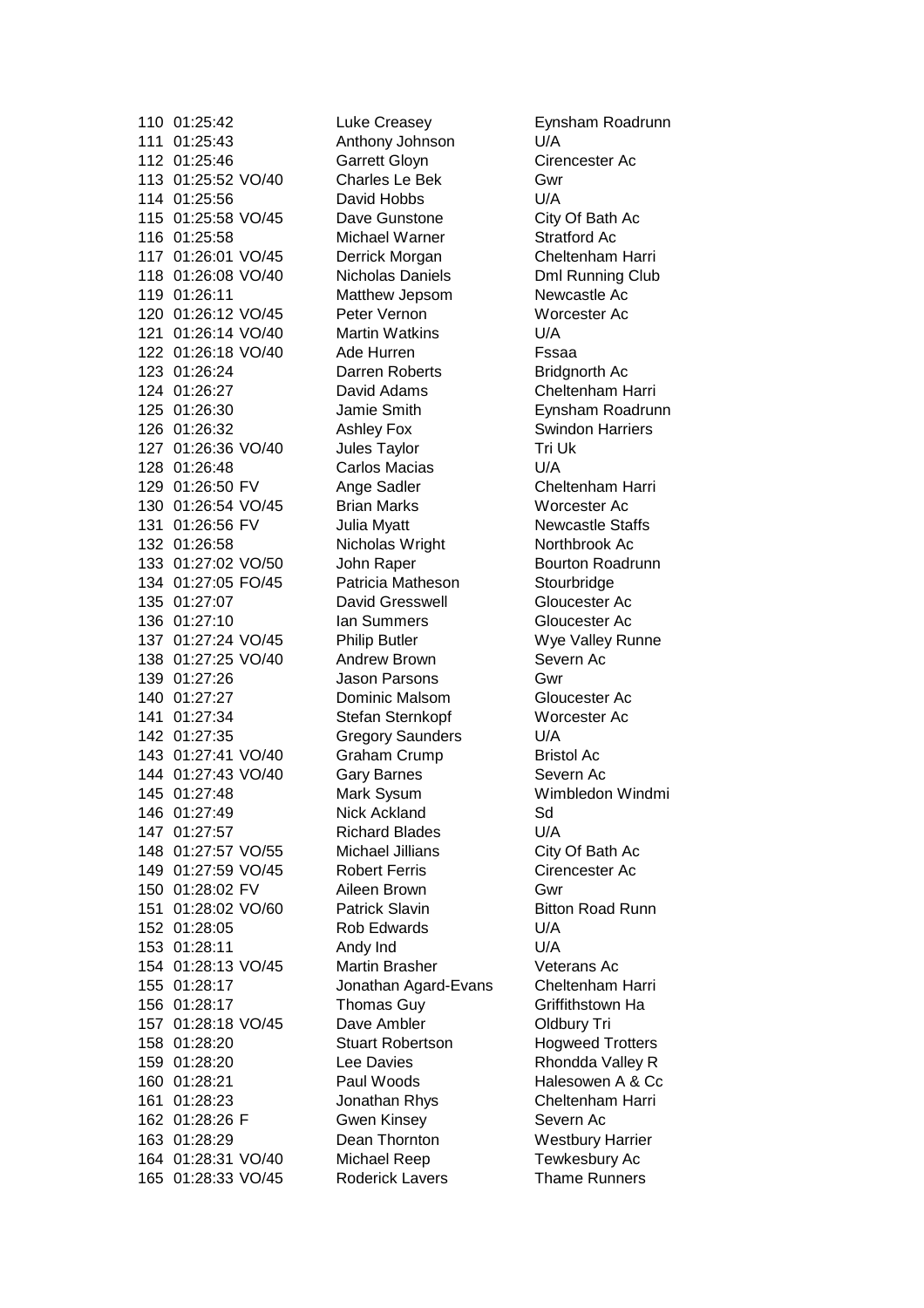166 01:28:35 VO/45 David Wright Cirencester Ac 167 01:28:37 Dean Hartshorne U/A 168 01:28:40 VO/45 Keith Reed Erme Valley Harr 169 01:28:41 VO/40 Mark Salt U/A 170 01:28:44 Lee Price Sd 171 01:28:44 VO/45 Paul Newrick U/A 172 01:28:48 VO/45 Dennis Tomkinson U/A 173 01:28:53 VO/45 Peter Rodger Griffithstown Ha 174 01:28:54 VO/40 Adrian Lavery Gloucester Ac 175 01:28:55 F Lynne Richards Newcastle Ac 176 01:28:59 VO/45 Stuart Macgregor Avon Valley Runn 177 01:29:00 Phil Mcdonnel U/A 178 01:29:06 F Joanne Choulerton Headington Road 179 01:29:07 VO/45 Edward Collier Cheltenham Harri 180 01:29:09 Simon Booth U/A 181 01:29:09 F Amy Stiles Westbury Harrier 182 01:29:09 **Gavin Versaci** Bitton Road Runn 183 01:29:15 Charlie Pinkerton U/A 184 01:29:15 Mark Rawlings Severn Ac 185 01:29:23 FV Alison Cockcroft Stroud Ac 186 01:29:27 VO/55 Tony Ferris Vale Of Aylesbur 187 01:29:28 VO/40 Rob Carroll Rr 188 01:29:29 Paul Stuart U/A 189 01:29:30 Paul Atkins U/A 190 01:29:34 Andy Merrick U/A 191 01:29:40 William Lloyd U/A 192 01:29:41 VO/50 Gordon Dennis U/A 193 01:29:48 Nicholas Crampton Sd 194 01:29:49 VO/40 Clive Osmond Les Croupiers 195 01:29:50 Matt Ward U/A 196 01:29:51 VO/50 Peter Jones Telford Harriers 197 01:29:53 Richard Ayson Erme Valley Harr 198 01:29:57 Francis Bailey Headington Road 199 01:29:59 F Emma Castle Gwr 200 01:29:59 VO/40 David Richards Eynsham Roadrunn 201 01:30:07 John Barnsley U/A 202 01:30:08 Jason Cropton Stroud Ac 203 01:30:14 Dennis Collins Rhondda Valley R 204 01:30:15 Chris Page U/A 205 01:30:28 VO/50 Graeme Hawkins Dursley Ac 206 01:30:30 Nick Fletcher U/A 207 01:30:33 VO/45 Stuart Webb Worcester Ac 208 01:30:34 FO/40 Kim Mead Bitton Road Runn 209 01:30:36 VO/45 Jeff Gillett Sd 210 01:30:40 Gary Chamberlain U/A 211 01:30:41 VO/45 Barrie Symonds Erme Valley Harr 212 01:30:41 Mark Graham Bromsgrove & Red 213 01:30:42 VO/40 Andy Dallow U/A 214 01:30:44 Philip Watson U/A 215 01:30:45 Ian Harryman U/A 216 01:30:47 VO/45 Douglas Smith U/A 217 01:30:48 Neil Cleasby U/A 218 01:30:51 Jason Draper Worcester Ac 219 01:30:58 Andrew James Leuchars Ac 220 01:30:59 Tom Pettitt City Of Bath Ac 221 01:31:00 Glyn Ingram U/A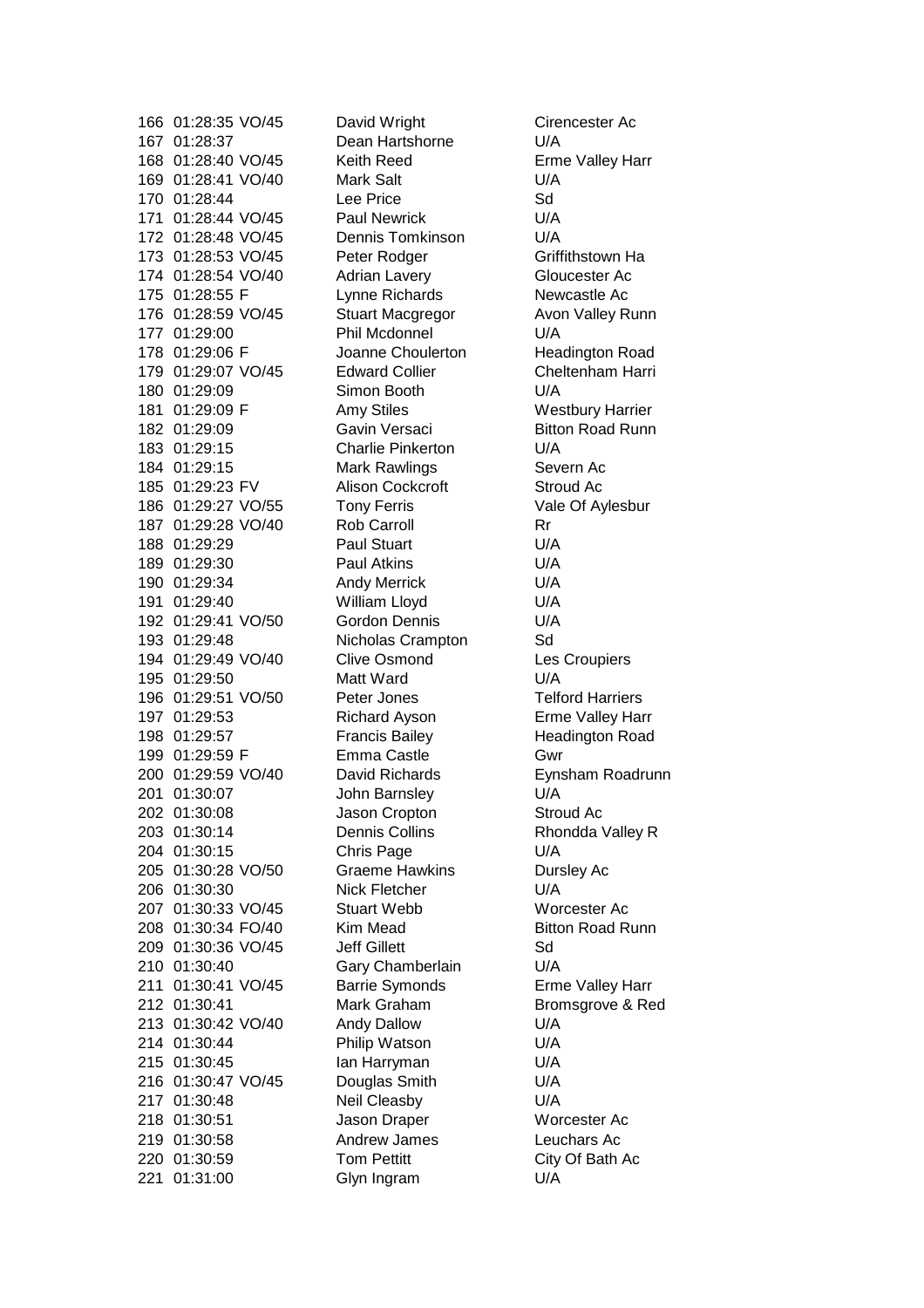223 01:31:05 Simon Kiddle U/A 224 01:31:07 Simon Bartlett U/A 225 01:31:07 Stephen Wickenden U/A 226 01:31:08 F Jennifer Calver U/A 227 01:31:09 F Sam Friedman U/A 228 01:31:10 VO/40 Tim Stait Sd 229 01:31:16 VO/40 John Mujinga Trec 230 01:31:25 Peter Holmes U/A 231 01:31:28 F Karen Porter Newcastle Ac 232 01:31:34 VO/50 Derek Lightstone Severn Ac 233 01:31:35 Paul Pitman U/A 234 01:31:35 VO/40 Daniel Hughes U/A 235 01:31:42 VO/50 Stephen Jones Thornbury Ac 236 01:32:03 VO/40 Mark Latchford U/A 237 01:32:03 VO/50 Paul Kelly U/A 238 01:32:09 VO/40 Chris Pearce Thornbury Ac 239 01:32:13 Nick Hooper Worcester Jogger 240 01:32:14 VO/50 George Scully Severn Ac 241 01:32:16 VO/45 Ken Harrison U/A 242 01:32:22 VO/40 Stephen Oliver U/A 243 01:32:26 VO/45 Mark Francis Stratford Ac 244 01:32:28 VO/40 Monty Phillips Witney Rr 245 01:32:30 VO/45 Graeme Donnan Les Croupiers 246 01:32:35 FO/45 Julie Simmons St Albans Stride 247 01:32:36 James Rushton U/A 248 01:32:41 Andrew Spencer Griffithstown Ha 249 01:32:46 Tom Humphrey U/A 250 01:32:53 VO/50 Terry Onions Glos Police 251 01:32:55 Kevin Arnold Army 252 01:32:57 Graham Kynoch U/A 253 01:33:03 VO/40 Peter Moss Chippenham Harri 254 01:33:17 Jeff Tyndall Gloucester Ac 255 01:33:25 Mark Jones Pontypridd Roade 256 01:33:36 Colin Henderson U/A 257 01:33:38 Alastair Farquharson U/A 258 01:33:47 Richard Self U/A 259 01:33:50 Nigel Smith Roadrunners Club 260 01:33:51 Richard Davies Griffithstown Ha 261 01:33:53 Jim Gill Thornbury Ac 262 01:33:56 Brian Yule Swindon Harriers 263 01:33:57 FV Gee Armytage U/A 264 01:33:58 VO/60 Mike Coupe Nailsea Running 265 01:34:00 VO/40 Max Knowles U/A 266 01:34:03 VO/45 Martin Golding Sd 267 01:34:05 Ian Moore U/A 268 01:34:08 Joseph Dean Swindon Harriers 269 01:34:10 Tony Knight U/A 270 01:34:11 Liam Tunney Sd 271 01:34:14 VO/50 Peter Hill Stratford Ac 272 01:34:17 VO/40 James White Stroud Ac 273 01:34:17 VO/45 Kenneth Sears U/A 274 01:34:19 FV Camilla Mottram Gloucester Ac 275 01:34:20 William Higgs U/A 276 01:34:25 Charles Gardiner Sd 277 01:34:26 Gary Jones U/A

222 01:31:04 F Lindsay Emyr Cardiff Ac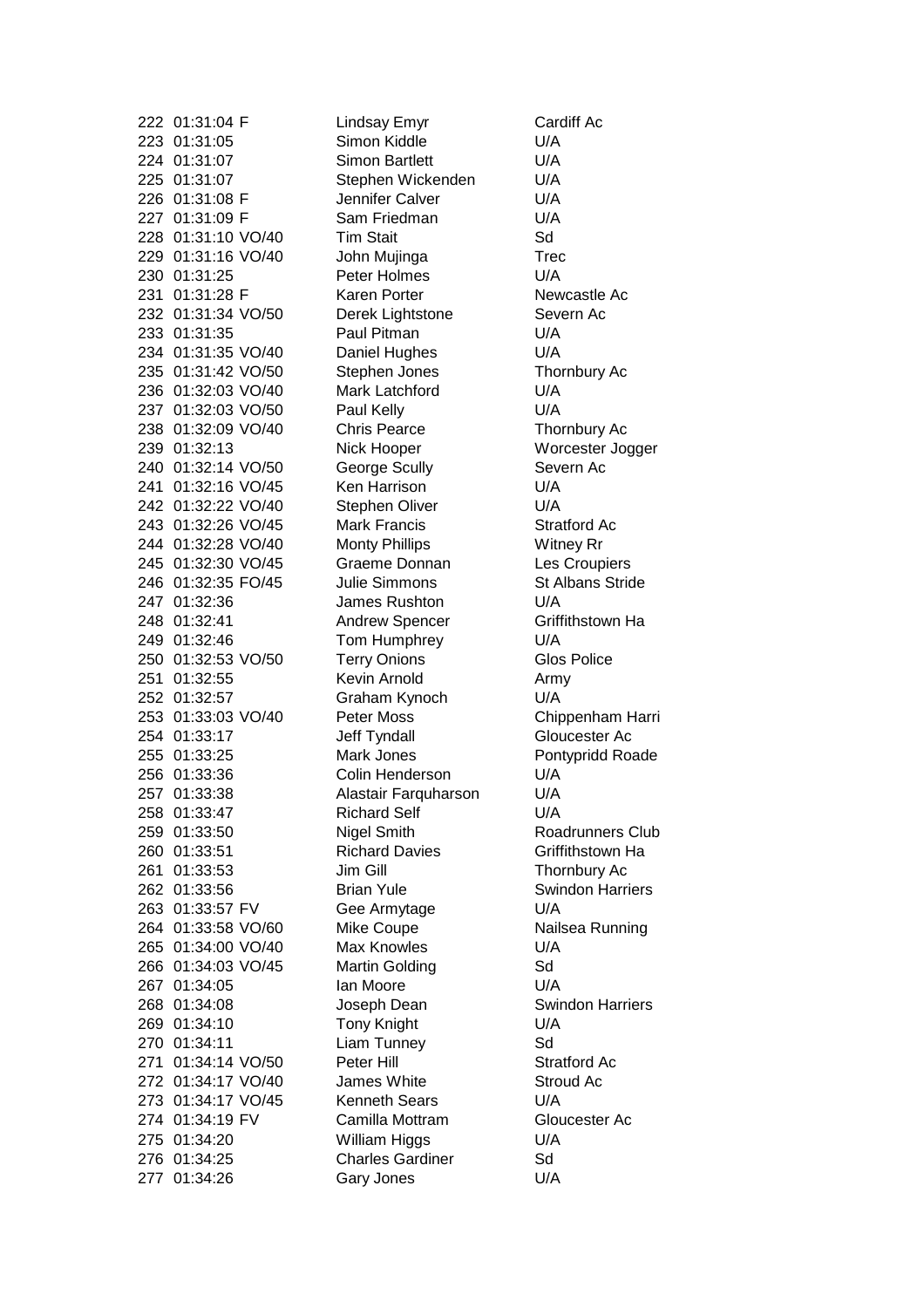278 01:34:29 Dai Evans U/A 279 01:34:33 Barry Knighton U/A 280 01:34:33 Nick Lewis U/A 281 01:34:44 VO/55 John Turner Stratford Ac Stratford Ac 382 01:34:52 VO/40 Marc Cuddihy 282 01:34:52 VO/40 Marc Cuddihy U/A 283 01:35:02 A Other Unattached 284 01:35:05 David Jefferies North Devon Road 285 01:35:06 FV Sue Donaldson Swindon Harriers 286 01:35:08 VO/40 Mike Neale U/A 287 01:35:10 VO/60 Nigel Dimmock Spa Striders Rc 288 01:35:14 VO/40 David Johnson U/A 289 01:35:20 VO/40 John Weaver Hook Norton Harr 290 01:35:23 VO/45 Hugh Morris Eynsham Roadrunn 291 01:35:24 F Emma Elstone Stratford Ac 292 01:35:31 VO/45 Peter Blenkiron Thornbury Ac 293 01:35:31 VO/45 Bill Evans Sd 294 01:35:36 Alan Legge Fairwater Runner 295 01:35:38 VO/40 Derek Cameron U/A 296 01:35:45 Michael Curran Sparkhill Harrie 297 01:35:51 Simon Haywood U/A 298 01:35:53 Dave Treherne U/A 299 01:36:02 Christian Hilliker U/A 300 01:36:10 VO/45 Robert Priday U/A 301 01:36:12 VO/50 Kenny Yam Weston Ac 302 01:36:16 VO/40 Graham Bacon Sd 303 01:36:17 VO/40 David Pouncey Sd 304 01:36:18 Edward Lewis U/A 305 01:36:22 James Broughton Sd 306 01:36:25 VO/45 Mike Nicholls City Of Bath Ac 307 01:36:31 VO/40 Gerry Mckay U/A 308 01:36:32 Steven Sherwood U/A 309 01:36:33 Robert Cooper U/A 310 01:36:34 VO/45 Charles Garbett U/A 311 01:36:35 Gareth Bradbury Sd 312 01:36:35 Steve Partridge U/A 313 01:36:38 Charles Harris U/A 314 01:36:40 VO/40 Ian Buley Witney Rr 315 01:36:44 VO/50 Alan Pope Swindon Harriers 316 01:36:51 Jem Brown U/A 317 01:36:51 VO/50 Laurence James Bromyard 318 01:36:52 VO/45 Trevor Twinem Bitton Road Runn 319 01:36:54 Paul Rowles Sd 320 01:36:57 Mark Powell U/A 321 01:36:57 Kevin Bloxsome Tri Team Glos 322 01:36:58 VO/40 Steve Wiggall Tewkesbury Ac 323 01:37:02 VO/45 Tony Duffin Almost Athletics 324 01:37:05 VO/45 Geoff Dandridge Sd 325 01:37:06 Andrew Palmer Penarth & Dinas 326 01:37:10 VO/40 Stephen Gammon U/A 327 01:37:13 Robert Kingdon Bitton Road Runn 328 01:37:14 VO/40 Chick Wilson Sd 329 01:37:24 VO/50 Nigel Legge Fairwater Runner 330 01:37:26 VO/40 Alun Smith Rhondda Valley R 331 01:37:34 VO/70 Derek Sharpe U/A 332 01:37:37 Mark Thorley U/A 333 01:37:38 VO/50 Roger Osborn Swindon Harriers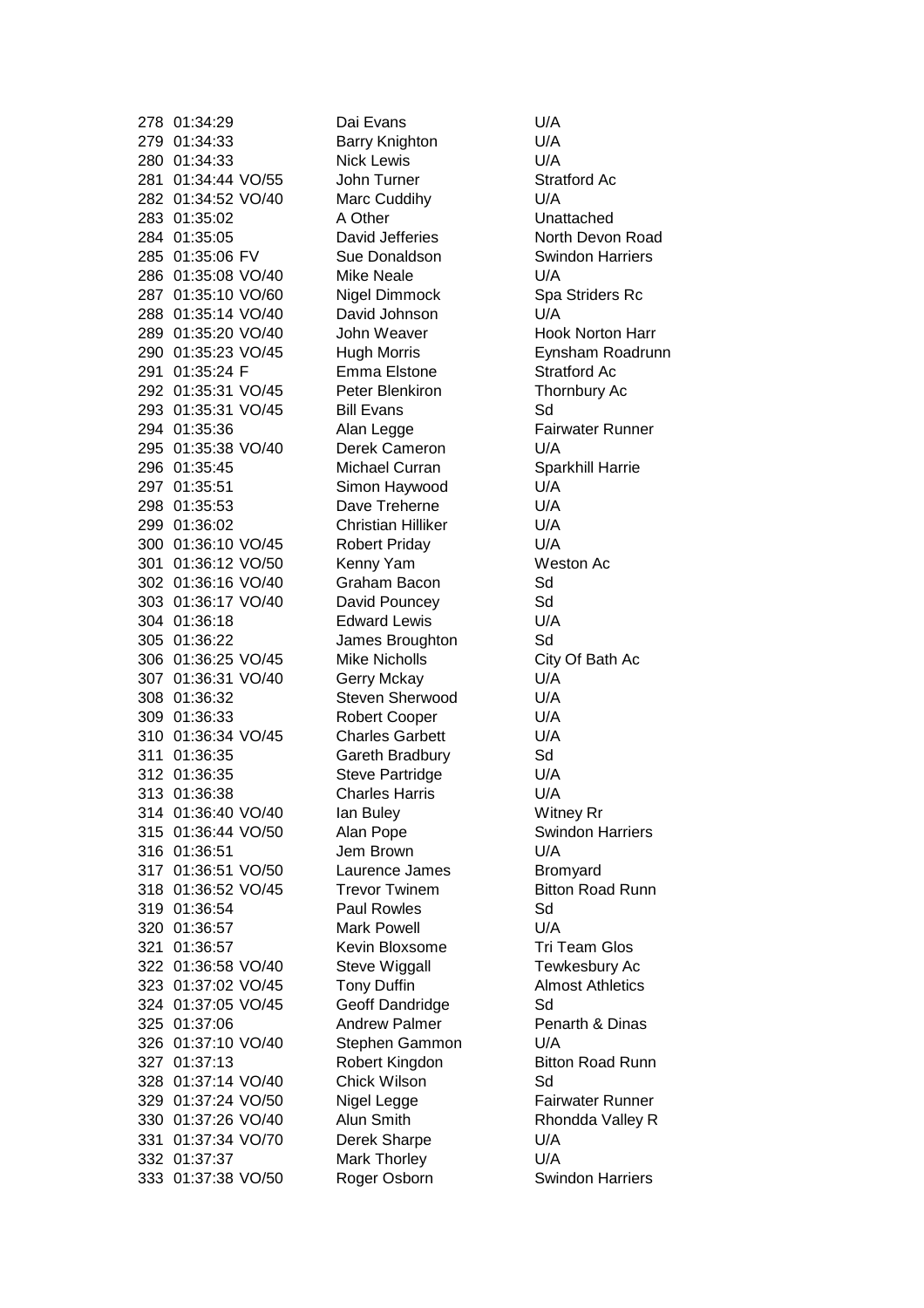335 01:37:45 VO/50 Martin Willmott Kiderminster 336 01:37:54 VO/55 Simon Frampton Gwr 337 01:37:57 VO/45 Kenneth Slater U/A 338 01:37:58 Paul Sullivan U/A 339 01:37:59 VO/55 Philip Johnson U/A 340 01:38:02 Josef Chytry Sd 341 01:38:03 Richard Chaplin U/A 342 01:38:06 FV Anna Cambule Swansea Harriers 343 01:38:06 F Amanda Clark U/A 344 01:38:09 VO/50 Nicky Ferguson Stroud Ac 345 01:38:11 Mark James Severn Ac 346 01:38:16 VO/50 John James Severn Ac 347 01:38:19 Robert Stafford U/A 348 01:38:19 VO/60 John Turton Bitton Road Runn 349 01:38:19 VO/40 Chris Sherrington Cirencester Ac 350 01:38:20 VO/45 David Atkins Team Williams 351 01:38:21 FV Janie Pearce Littledown Harri 352 01:38:23 VO/50 Geoff Newman U/A 353 01:38:26 Duncan Logan U/A 354 01:38:26 VO/60 Danny Kay Avon Valley Runn 355 01:38:27 Bryan Morley U/A 356 01:38:28 VO/55 Mac Mckay U/A 357 01:38:29 Ian Sergeant U/A 358 01:38:36 Paul Clark U/A 359 01:38:41 VO/40 Brian Devlin Market Harboroug 360 01:38:41 VO/40 Martyn Parry Dursley Ac 361 01:38:46 FO/50 Shirley Hume U/A 362 01:38:47 Robert Allen U/A 363 01:38:51 VO/40 Barry Hardman U/A 364 01:38:53 VO/50 Paul Blythman U/A 365 01:38:54 VO/40 Alistair Poole Hogweed Trotters 366 01:38:57 VO/40 Neil Pringle Wootton Bassett 367 01:38:58 VO/50 Steven Dimond U/A 368 01:39:00 FV Lynette Porter Somer Ac 369 01:39:01 Daniel Nutburn U/A 370 01:39:02 Chris Hutton Cheltenham Harri 371 01:39:05 Mario Checchia Chippenham Harri 372 01:39:13 F Debbie Jones Chippenham Harri 373 01:39:17 VO/45 Peter Cole U/A 374 01:39:23 VO/60 Bob Craig City Of Bath Ac 375 01:39:24 VO/50 Philip Hayward Chippenham Harri 376 01:39:27 Colin Domaille U/A 377 01:39:28 Mark Bates U/A 378 01:39:31 Gary Clayton U/A 379 01:39:32 VO/45 Alan Moore Stroud Ac 380 01:39:34 Jon Morgan Sd 381 01:39:35 VO/40 Mac Mcgarry Stroud Ac 382 01:39:38 Keith Jones U/A 383 01:39:40 VO/40 Graham Bennetto U/A 384 01:39:42 Andy Johnson U/A 385 01:39:43 VO/50 David Fox Erme Valley Runn 386 01:39:44 VO/55 Michael Palmer East Cornwall Ha 387 01:39:44 James Townhill U/A 388 01:39:45 VO/45 Michael Arnold Stroud Ac 389 01:39:50 VO/45 Brian Astbury Cheltenham Harri

334 01:37:43 VO/40 Stephen Hopkins Bourneville Harr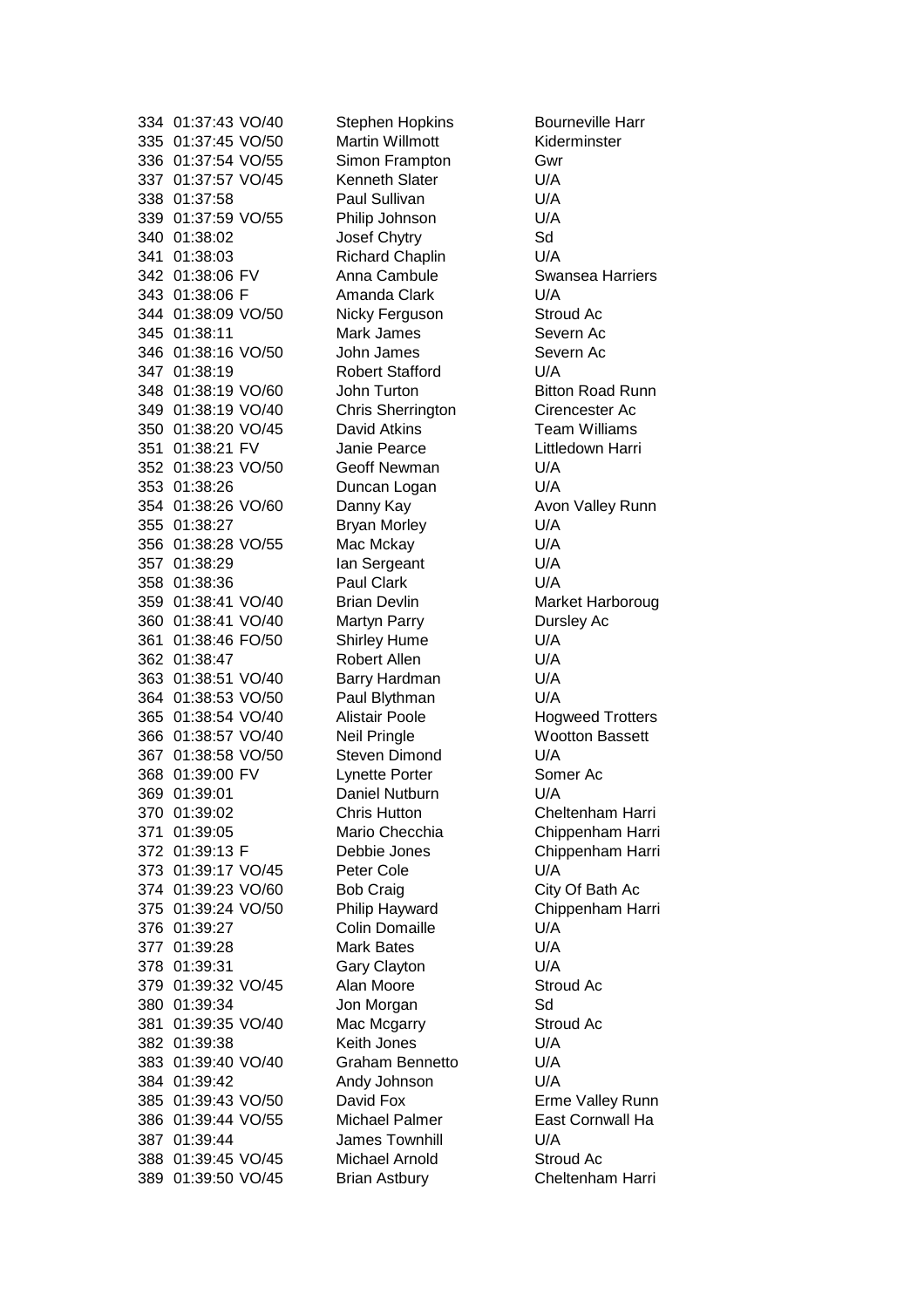390 01:39:50 VO/50 Jon Brough Sd 391 01:39:52 F Paula Hobbs Sd 392 01:39:56 VO/40 Roger Pullen Sd 393 01:39:56 VO/50 Pete Shore U/A 394 01:40:00 VO/45 Stephen Ball Woking 395 01:40:04 VO/45 Neil Hendry Penarth & Dinas 396 01:40:08 Jeff Meaton Sd 397 01:40:14 Stephen Katchi U/A 398 01:40:15 Paul Young U/A 399 01:40:19 VO/40 Guy Holmes U/A 400 01:40:21 F Kate Samuel Sd 401 01:40:26 VO/40 Robin Piper Westbury Harrier 402 01:40:27 Andrew Holden U/A 403 01:40:30 FO/40 Barbara Orth Thame Runners 404 01:40:31 Phil Thirkell U/A 405 01:40:33 Matthew Amesbury U/A 406 01:40:34 FV Kathryn Knibbs U/A 407 01:40:36 Andy Shaw U/A 408 01:40:40 VO/50 Chris Riches Cirencester Ac 409 01:40:41 Iain Campbell Stroud Ac 410 01:40:42 Andrew Statham U/A 411 01:40:45 FV Sue Healey Ranelagh Harrier 412 01:40:47 Stephen Moore U/A 413 01:40:49 VO/40 Jon Lake Erme Valley Harr 414 01:40:50 Tim Weare U/A 415 01:40:54 FO/40 Janet Nicholls Angels Rc 416 01:40:54 David Miller U/A 417 01:40:54 F Sarah Donnan Farnham Triathlo 418 01:40:56 Michael Hockett Gwr 419 01:40:57 FO/40 Louise Little Stroud Ac 420 01:40:58 F Rachel Jones U/A 421 01:40:59 Paul Ratcliffe Team Williams 422 01:41:03 F Lucy Baker Sd 423 01:41:05 VO/40 Simon Boast U/A 424 01:41:08 VO/45 Nick Rew U/A 425 01:41:26 FV Terrie Williams U/A 426 01:41:29 FO40 Marie-Anne Fisher Headington Road 427 01:41:36 F Charlie Arnold Stroud Ac 428 01:41:37 FO/40 Mandy James Stroud Ac 429 01:41:39 Philip Whitmore Gloucester Ac 430 01:41:43 VO/55 Geoffrey Jones Worcester Ac 431 01:41:43 VO/60 Richard Waldon Cirencester Ac 432 01:41:50 Alex Marsh Gwr 433 01:41:50 F Louise Mendelsohn Tri Team Glos 434 01:42:00 Jason Bidwell U/A 435 01:42:04 Adrian White U/A 436 01:42:05 FO/50 Glen Jackson U/A 437 01:42:06 FO/40 Helen Davies Rhondda Valley R 438 01:42:06 VO/50 Kenneth Medcraft Rhondda Valley R 439 01:42:09 VO/40 Patrick Winstone Town & Country H 440 01:42:11 F Helen Davies U/A 441 01:42:13 Marcus Ardron U/A 442 01:42:16 VO/50 Roger Mcfadden U/A 443 01:42:20 Kelwyn Williams U/A 444 01:42:22 David Guest Westbury Harrier 445 01:42:26 VO/50 Gerry Mills Bristol Ac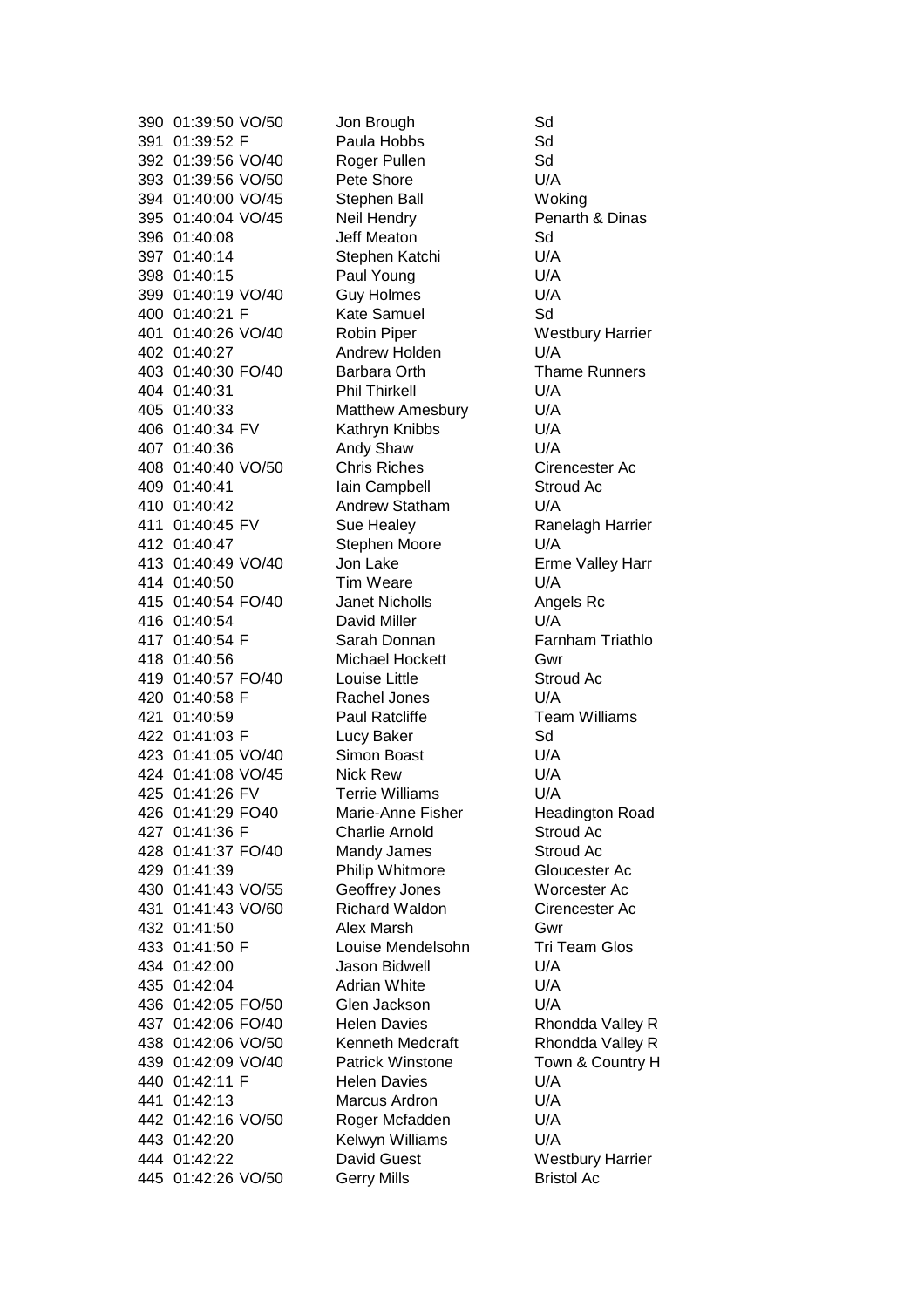446 01:42:27 FV Patsy Baker Thame Runners 447 01:42:28 Gary Bower Team Williams 448 01:42:34 VO/40 Edward Rozier Bourton Roadrunn 449 01:42:34 VO/55 Robert May Cirencester Ac 450 01:42:42 F Clare James Cirencester Ac 451 01:42:46 FO/45 Elaine Wilson Cirencester Ac 452 01:42:51 VO/60 Frank Middleton Sd 453 01:42:52 VO/45 Kevin Evans U/A 454 01:42:54 Mat Tarrant U/A 455 01:42:55 Athan Glover U/A 456 01:42:56 VO/50 Martin Bennett Gwr 457 01:42:59 Andrew Coleman Sd 458 01:43:00 VO/40 Paul Mulgrew U/A 459 01:43:03 VO/40 John Holland U/A 460 01:43:07 F Geraint Davies Penarth & Dinas 461 01:43:08 VO/40 Jeffery Woods Park 462 01:43:11 FO40 Gillian Phillips U/A 463 01:43:20 FO/50 Carol Clarke Cirencester Ac 464 01:43:21 VO/45 Simon Moulding Cirencester Ac 465 01:43:21 Charles Allen Army 466 01:43:22 F Sarah Paradine U/A 467 01:43:23 VO/40 Nigel Reckless U/A 468 01:43:23 FV Mary Joyce Kenilworth Runni 469 01:43:24 F Julia Edwards Eynsham Roadrunn 470 01:43:27 FO/40 Julia Gristwood Ealing Southall 471 01:43:31 VO/45 Dave Bickerton Sd 472 01:43:39 VO/55 Phillip Howells U/A 473 01:43:41 Mark Jones Sneyd Striders 474 01:43:42 VO/55 George Colbourne Fry Club Joggers 475 01:43:46 Matthew Lennard Almost Athletics 476 01:43:51 VO/55 Andy Creasey Eynsham Roadrunn 477 01:43:53 VO/50 Leslie Pedrick U/A 478 01:43:54 VO/45 Les Phillips U/A 479 01:43:58 Kevin Gibbons Rhondda Valley R 480 01:44:02 Nick Clarke U/A 481 01:44:02 Matthew Fudge U/A 482 01:44:04 Jonathan King Sd 483 01:44:05 F Claire Pearse U/A 484 01:44:05 F Bernice Thomson U/A 485 01:44:11 Robin Jones Sd 486 01:44:12 Jonathan Woolham U/A 487 01:44:14 FV Tracey Adams U/A 488 01:44:14 VO/60 Leslie Woods Halesowen A & Cc 489 01:44:15 VO/40 Neil Cratchley U/A 490 01:44:16 VO/40 Paul King Stourbridge 491 01:44:18 VO/50 Paul Newbould Stroud Ac 492 01:44:18 VO/40 Simon Taylor U/A 493 01:44:19 Michael Mcnamee Sd 494 01:44:22 Neil Thomas Hengoed 495 01:44:24 FO/45 Joyce Barrus Cheltenham Harri 496 01:44:24 VO/60 Malcolm Offer Gwr 497 01:44:25 VO/55 Tony Reed Gwr 498 01:44:28 Tony Dockerty U/A 499 01:44:32 F Julie Wassell Penarth & Dinas 500 01:44:34 FO/40 Kathryn Morton Stroud Ac 501 01:44:36 Edward Reed U/A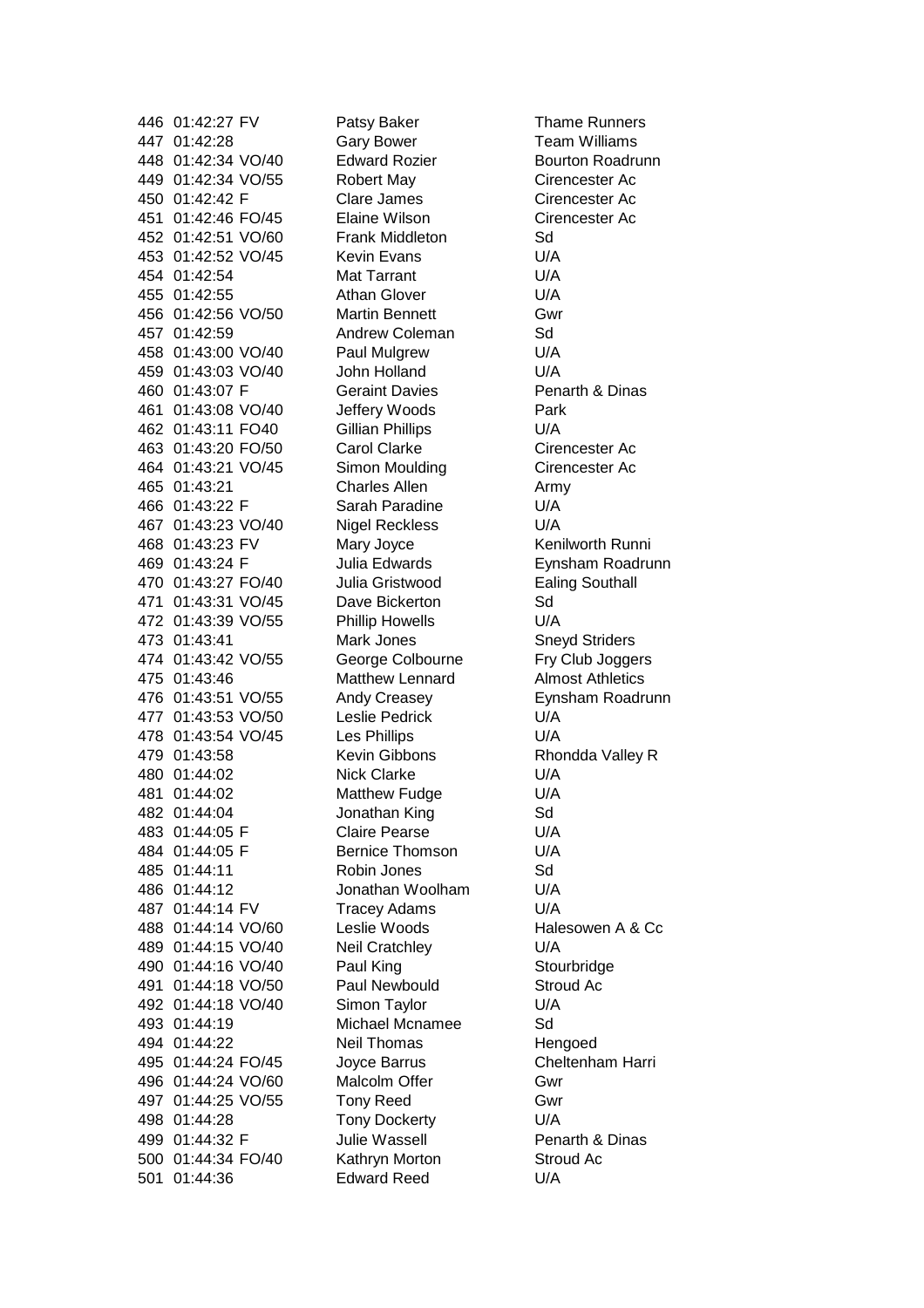502 01:44:36 VO/40 Steven Pugsley Bpossc Running C 503 01:44:37 F Liz Spiers Angels Rc 504 01:44:37 VO/50 Stephen Warwick Upton 505 01:44:38 Sean Rogers Bitton Road Runn 506 01:44:41 VO/50 Christopher Barker U/A 507 01:44:43 Christopher Leonard U/A 508 01:44:45 VO/45 Anthony Hunt Roadrunners Club 509 01:44:48 VO/60 David York Erme Valley Runn 510 01:44:49 VO/45 Mike Thomas U/A 511 01:44:51 VO/45 Michael Kirley Bristol Ac 512 01:44:52 VO/45 Christopher Cann Rhondda Valley R 513 01:44:52 James Wightman U/A 514 01:44:52 VO/40 Dave Abbatt U/A 515 01:44:56 F Sue Cluley U/A 516 01:44:57 Simon Richardson Lytchett Manor S 517 01:44:58 Mark Harwood Sd 518 01:44:58 F Penny Makin U/A 519 01:44:59 FV Margaret Mclachlan U/A 520 01:45:01 VO/55 Michael Reynolds Highworth Runnin 521 01:45:02 VO/40 Mark Moore U/A 522 01:45:05 FV Lorraine Huggett Stroud Ac 523 01:45:07 VO/60 Syd Wheeler Chepstow Harrier 524 01:45:12 VO/50 Vernon Mccarthy Rhondda Valley R 525 01:45:17 VO/40 Geoffrey Holtom Swindon Harriers 526 01:45:19 Nick Nesbitt U/A 527 01:45:19 Shaun West Sd 528 01:45:20 Marl Leverton U/A 529 01:45:25 Alan Fowler Sd 530 01:45:26 Greg Newcombe U/A 531 01:45:38 F Lucy Porter Dudley Ac 532 01:45:38 VO/40 Andy Prince U/A 533 01:45:42 John Nicholson U/A 534 01:45:45 Chris Parry Sd 535 01:45:46 FO/40 Alayne Mcgarry Stroud Ac 536 01:45:50 Richard Pitts Sd 537 01:45:51 VO/60 Graham Cooper Sparkhill Harrie 538 01:45:51 Pete Fide Sd 539 01:45:52 VO/50 Derek Austin Tri Team Glos 540 01:45:54 VO/40 Andrew Merritt U/A 541 01:45:56 Rod Poulter U/A 542 01:45:57 VO/45 Philip Warry Bitton Road Runn 543 01:45:59 VO/40 Mitchell Wallbridge U/A 544 01:46:00 VO/60 Roy Meredith Somer Ac 545 01:46:02 VO/40 Paul Smithson U/A 546 01:46:03 Chris Hubbard U/A 547 01:46:16 VO/50 Ted Yates U/A 548 01:46:18 VO/40 Dale Russell Sd 549 01:46:19 Rob Adkins U/A 550 01:46:22 VO/45 Philip Coleman U/A 551 01:46:24 Mark Makin U/A 552 01:46:27 Donald Millar U/A 553 01:46:31 Neil Crosby Rhondda Valley R 554 01:46:33 FV Rhian Evans Rhondda Valley R 555 01:46:35 F Karen Saunders Sd 556 01:46:38 VO/50 Chris Bevis U/A 557 01:46:42 VO/40 Steve Weeks Hogweed Trotters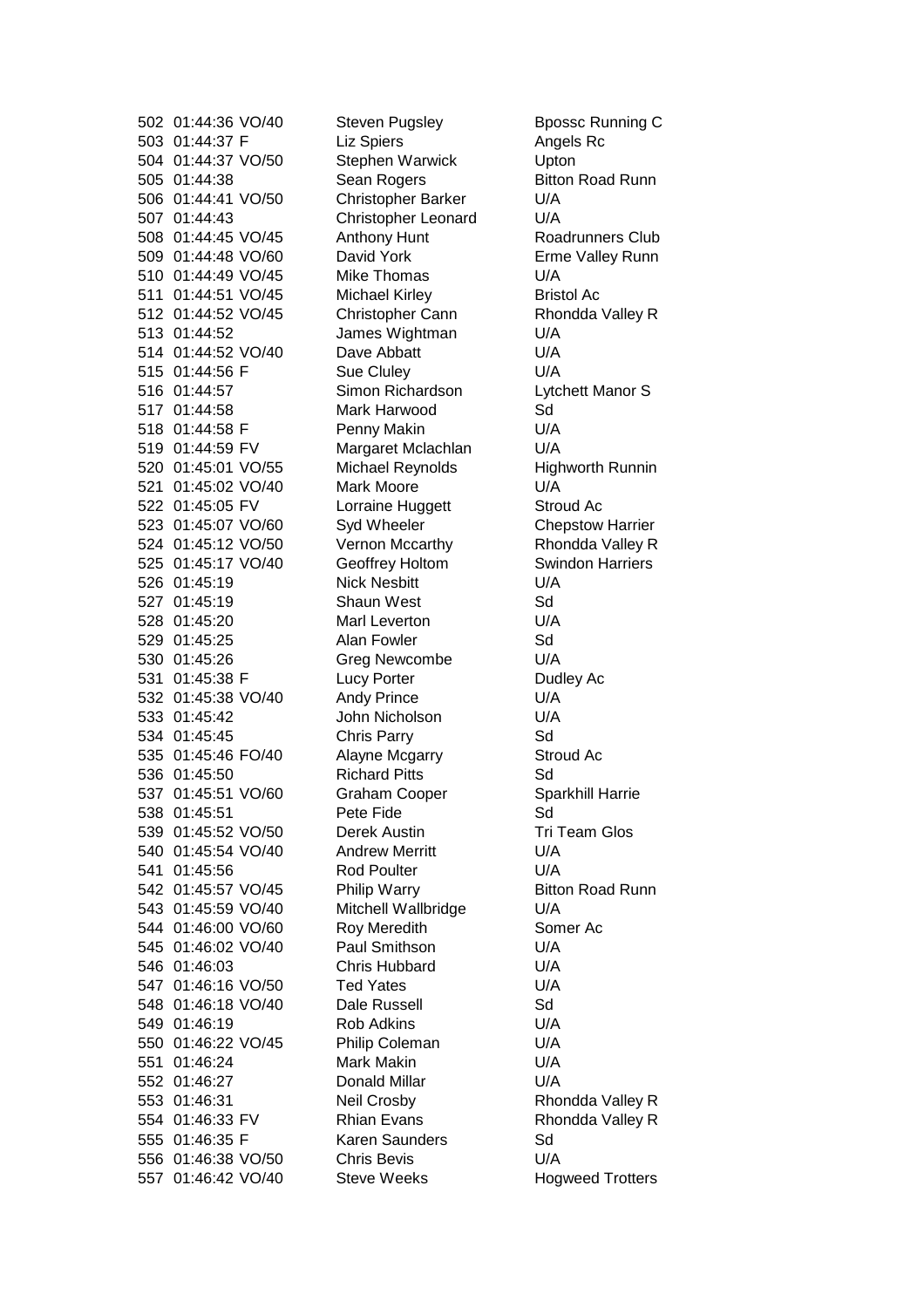558 01:46:48 David Hansel U/A 559 01:46:49 Ian Benzie U/A 560 01:46:50 VO/40 Mark Johnson U/A 561 01:46:56 Andrew Shapland Sd 562 01:47:02 VO/40 Clive Weston Thornbury Ac 563 01:47:07 VO/40 Brian Mcmurran U/A 564 01:47:08 VO/40 David Lewis U/A 565 01:47:11 FO40 Christine Jenkins U/A 566 01:47:11 Ian Shrubsole U/A 567 01:47:13 Nigel Pritchard U/A 568 01:47:18 F Yvonne Caswell Stratford Ac 569 01:47:18 FO/45 Jane Watson Gwr 570 01:47:20 Paul Preece U/A 571 01:47:21 Alan Sweet U/A 572 01:47:21 VO/45 Michael Garnett Sd 573 01:47:23 VO/40 Jeff Waters Stroud Ac 574 01:47:27 John Allen Sd 575 01:47:28 VO/45 David Grant Sd 576 01:47:30 VO/40 Graham Reeves Smiths Ac 577 01:47:31 VO/45 Martin Coyle Smiths Ac 578 01:47:33 FO/40 Kim Border U/A 579 01:47:34 Ricard Rayner U/A 580 01:47:35 VO/50 Graham Steer U/A 581 01:47:37 George Roberts U/A 582 01:47:39 Hugo Adams U/A 583 01:47:40 FO/40 Sandra Brown Severn Ac 584 01:47:47 VO/40 John Bailey Team Williams 585 01:47:49 VO/50 Roy Mercer U/A 586 01:47:52 Russell Barnes U/A 587 01:47:55 FV Mary Weston U/A 588 01:47:57 VO/50 Nick Mann U/A 589 01:47:59 Philip White Almost Athletics 590 01:48:00 F Maria Pannell Chepstow Harrier 591 01:48:10 Dave Middleton U/A 592 01:48:11 Ian Pockett Team Williams 593 01:48:12 Jonathan Heming U/A 594 01:48:13 Paul Winchester U/A 595 01:48:16 FO40 Mel Williams Sd 596 01:48:21 F Julia Kelly Bourton Roadrunn 597 01:48:21 VO/40 Robin Elliot U/A 598 01:48:26 Shaun Wallace U/A 599 01:48:29 FV Karen Mansfield Sd 600 01:48:32 VO/50 Stephen Milsom Swindon Harriers 601 01:48:39 Peter Law Sd 602 01:48:40 F Florence Alden Sd 603 01:48:42 VO/50 John Burridge Roadrunners Club 604 01:48:43 Justin Twelftree U/A 605 01:48:45 Philip Turner U/A 606 01:48:49 David Wasley Glos Police 607 01:48:53 FO/40 Elaine Hillary U/A 608 01:48:55 FV Beverley Baggio Somer Ac 609 01:48:55 FO/50 Shirley Brokenshaw Hogweed Trotters 610 01:48:58 VO/40 Paul Adams Roadrunners Club 611 01:48:59 Richard Lee U/A 612 01:49:03 VO/55 Bob Bell U/A 613 01:49:03 F Ost Number - 1485 Issued U/A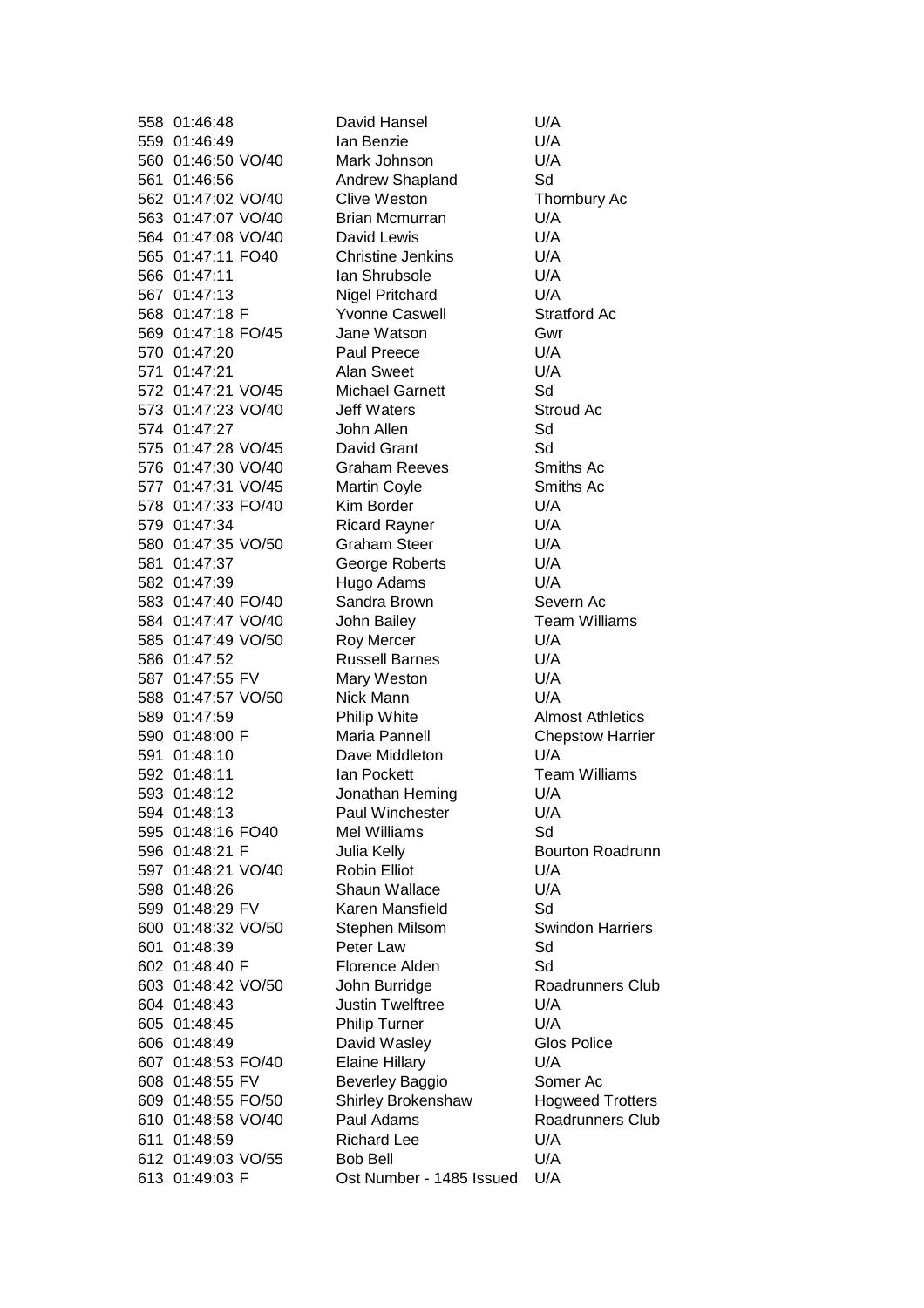614 01:49:09 Gareth Tubb Sd 615 01:49:09 John Howgate Sd 616 01:49:12 FO/45 Susanne Atkins Sd 617 01:49:14 VO/40 Patrick Fayle Sd 618 01:49:15 Team Illiams. Keith U/A 619 01:49:16 VO/50 Derrick Pimm Victoria Tug Of 620 01:49:18 FO/45 Jacqueline Williams Dudley & Kingswi 621 01:49:19 Mike Hickman U/A 622 01:49:20 FV Tina Giles U/A 623 01:49:20 F Lisa Lytle U/A 624 01:49:21 VO/55 Beranrd Lucas Cheltenham Harri 625 01:49:24 F Lynn Lytle U/A 626 01:49:27 Wayne Bevan Team Williams 627 01:49:27 VO/40 Roger Tunley U/A 628 01:49:28 VO/45 Chris Hotham Team Williams 629 01:49:28 FV Katherine Jones U/A 630 01:49:29 F Carol Morris Almost Athletics 631 01:49:31 FO/40 Sue Macgregor Avon Valley Runn 632 01:49:34 Mark Morgan U/A 633 01:49:36 VO/50 Tom Geddes Great Bentley Rc 634 01:49:39 FO/40 Lynn Spedding Bourton Roadrunn 635 01:49:43 Daniel Louth U/A 636 01:49:43 VO/55 Peter Brown Sd 637 01:49:47 VO/50 John Clapp Hogweed Trotters 638 01:49:47 VO/45 Bryan Hodder Sd 639 01:49:49 FO/40 Helen Crook Gwr 640 01:49:51 Giles Potter Sd 641 01:49:52 James Weston U/A 642 01:49:53 VO/40 John Salter Sd 643 01:49:55 Dave Tilling Cirencester Ac 644 01:49:58 VO/40 Neil Gough Trec 645 01:49:59 Alistair Smith Sd 646 01:50:01 VO/50 Greg Holbrook Hogweed Trotters 647 01:50:03 Ryan Alderman Team Williams 648 01:50:03 Tom Moon U/A 649 01:50:04 Mark Reese U/A 650 01:50:05 VO/50 Trevor Smith Sd 651 01:50:10 F Jane Smith U/A 652 01:50:11 VO/40 Ian Rowland Hogweed Trotters 653 01:50:17 VO/40 Graham Lees Cirencester Ac 654 01:50:20 VO/40 Rupert Chesmore Cirencester Ac 655 01:50:21 Rob O'Brien U/A 656 01:50:22 F Jo Fifield Sd 657 01:50:22 FV Sarah Stephens Sd 658 01:50:23 Chris Moos Sd 659 01:50:23 Richard Davies U/A 660 01:50:24 VO/50 Raymond Bassett Sd 661 01:50:26 VO/60 Michael Ward Tewkesbury Ac 662 01:50:27 VO/40 Nigel Lane U/A 663 01:50:27 Clive Mast U/A 664 01:50:28 VO/40 Andrew Walker Northbrook Ac 665 01:50:31 VO/60 David Barnes Dysynni 666 01:50:32 VO/45 Lewis Canning Team Williams 667 01:50:34 VO/50 Mike Adlam Team Williams 668 01:50:34 FV Sian Roberts Sd 669 01:50:35 Adrian Punter Chippenham Harri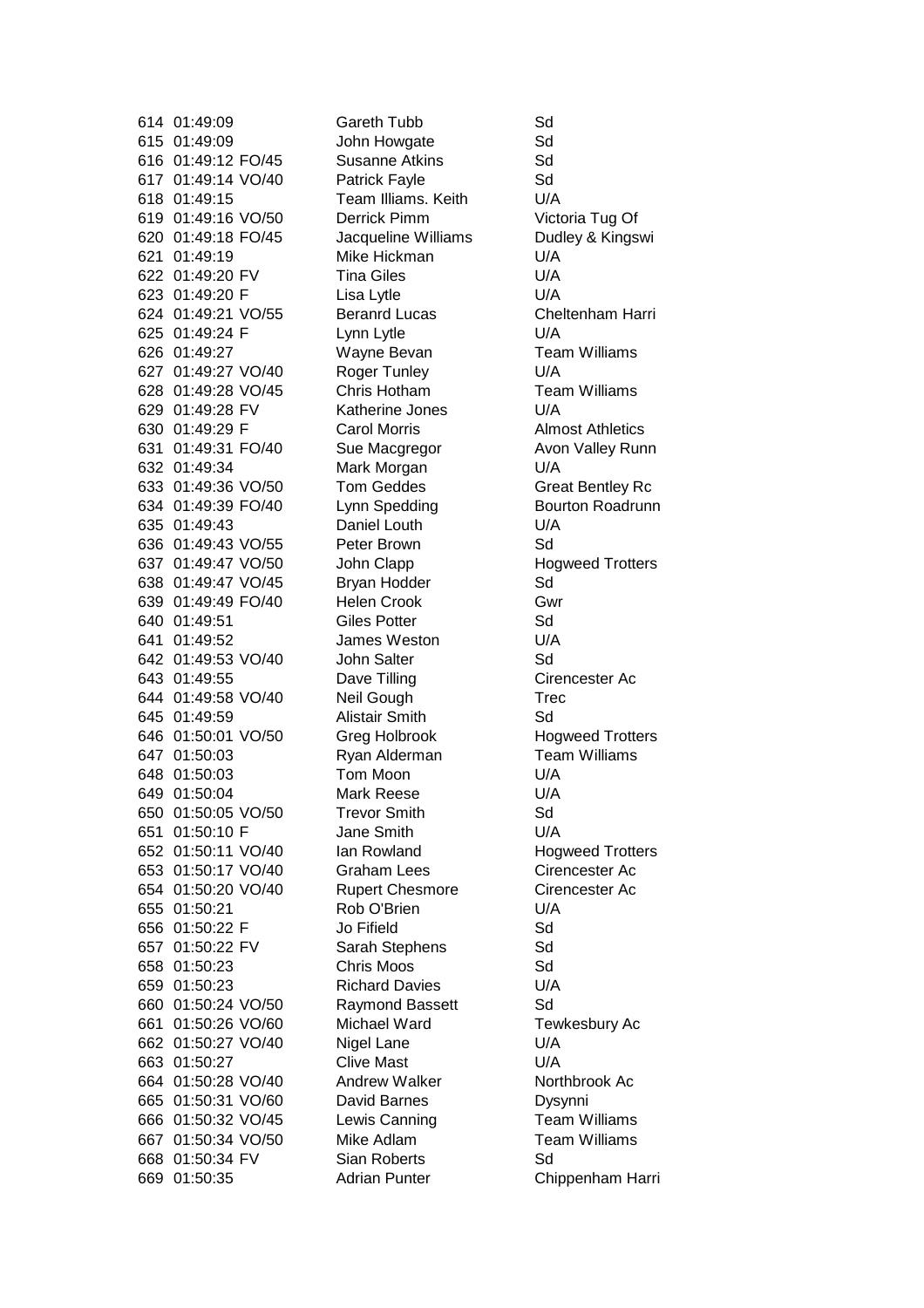670 01:50:36 F Louise Reynolds U/A 671 01:50:38 VO/45 Rupert Cox U/A 672 01:50:46 VO/40 Steve Henderson U/A 673 01:50:48 VO/40 Robin Jones U/A 674 01:50:50 VO/40 Neil Mason U/A 675 01:50:50 VO/40 Rudi Van Der Hooft U/A 676 01:50:50 Stephen Payne U/A 677 01:50:53 FO/50 Mavis Apperley Hereford Courier 678 01:50:56 VO/40 Mick Grove U/A 679 01:50:58 VO/40 David Mclennon U/A 680 01:51:06 VO/45 Hugo Crombie Team Williams 681 01:51:12 Steve Kilbourne U/A 682 01:51:17 VO/50 Bill White Sd 683 01:51:20 F Rebecca Sargent U/A 684 01:51:20 VO/55 Jeremy Lowe Park Furnishers 685 01:51:21 VO/40 Ewart Lewis U/A 686 01:51:22 FO/40 Jeanette Jenkins Fairwater Runner 687 01:51:23 VO/40 Michael Caulfield U/A 688 01:51:27 VO/60 Roger Gould Cheltenham Harri 689 01:51:31 Neil Willmott U/A 690 01:51:32 David Quinton U/A 691 01:51:40 F Shellie Spilsbury Sd 692 01:51:42 VO/60 Keith Bonham Gwr 693 01:51:44 VO/40 Mike Penington U/A 694 01:51:45 VO/50 Michael Alsworth Roadrunners Club 695 01:51:49 VO/40 Gary Courtice U/A 696 01:51:49 Trevor Smith Team Williams 697 01:51:54 Alex Greenaway Sd 698 01:51:55 VO/55 Barry Gilbert Tadley Runners 699 01:51:59 John Headley Sd 700 01:52:00 VO/50 Mike Cant U/A 701 01:52:01 VO/45 Paul Rendell Team Williams 702 01:52:08 F Nicola Robson U/A 703 01:52:10 VO/45 Mark Tinkler Colworth Strider 704 01:52:13 Graham Davies U/A 705 01:52:15 VO/45 Robert Emery Hogweed Trotters 706 01:52:16 Jonathan Smith U/A 707 01:52:20 VO/45 Robert Harrhy U/A 708 01:52:21 VO/45 Brian Postles U/A 709 01:52:21 VO/50 Terry Hefferman Stroud Ac 710 01:52:21 VO/45 Brendan Foley U/A 711 01:52:22 Robert Green Sd 712 01:52:23 VO/55 Mick Warner Stratford Ac 713 01:52:25 F Trudi Lewis U/A 714 01:52:25 William Schindler U/A 715 01:52:30 Lee Jauncey U/A 716 01:52:32 Darren Poulson U/A 717 01:52:34 FO/40 Jane Stevens Cirencester Ac 718 01:52:35 Brian Mills U/A 719 01:52:37 FV Janet Richards Griffithstown Ha 720 01:52:39 VO/70 Jack Bartlett Chippenham Harri 721 01:52:46 VO/40 Jackson Mccann Stourbridge 722 01:52:52 VO/45 Ian Quinn U/A 723 01:52:53 VO/40 Jim Spratt Sd 724 01:52:55 FO/45 Sheelagh Bowker U/A 725 01:52:56 VO/55 Alan Shepherd Chippenham Harri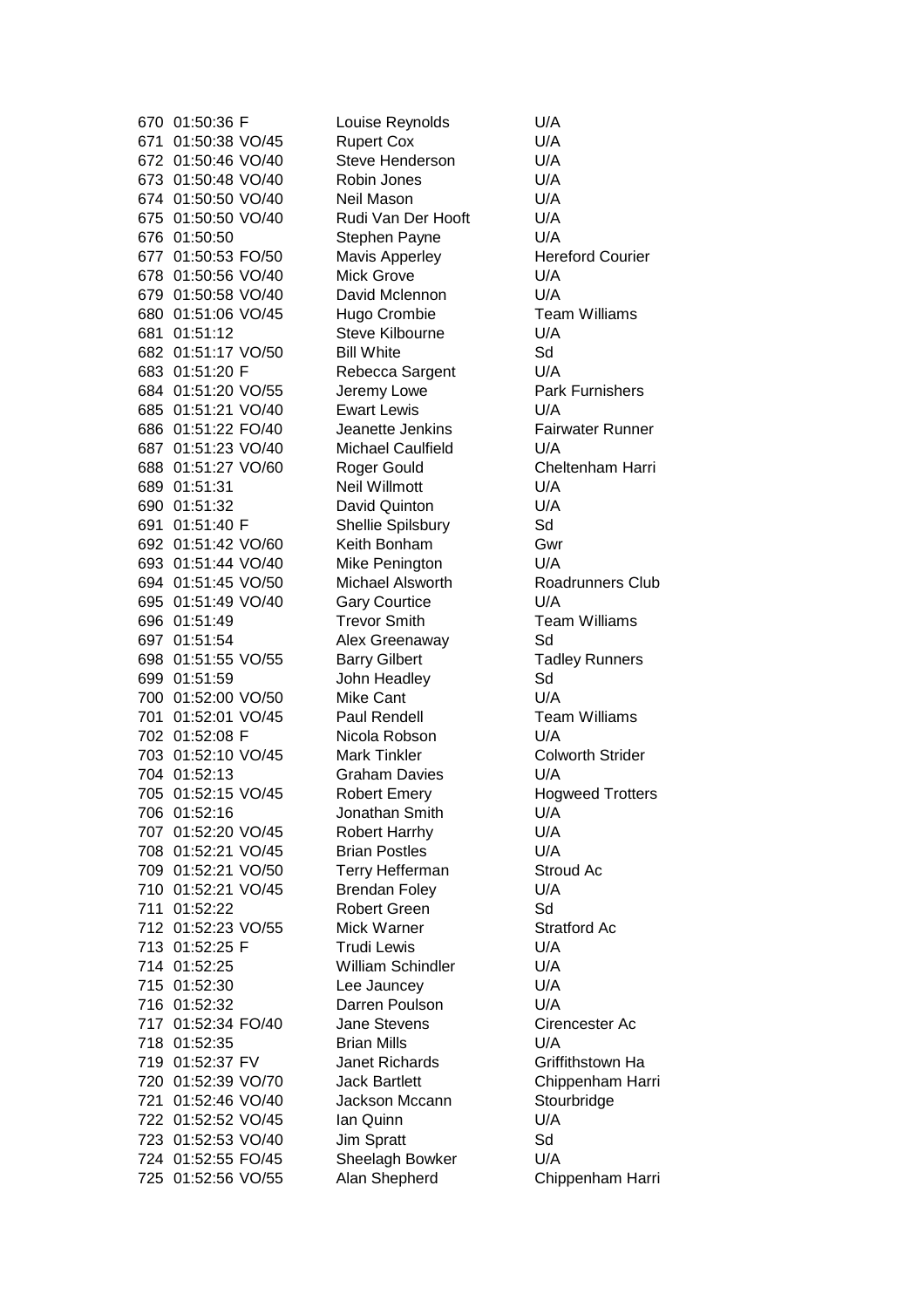726 01:53:03 Andrew Stevens U/A 727 01:53:07 FO/50 Bee Cheok U/A 728 01:53:09 VO/50 Robert Pearson Sd 729 01:53:09 VO/50 John Cooksey Gwr 730 01:53:10 Peter Barlow Sd 731 01:53:12 VO/40 Andy Tipper Bourneville Harr 732 01:53:13 Donnie Ellis Sd 733 01:53:23 David Townhill U/A 734 01:53:25 VO/50 Peter Spargo U/A 735 01:53:32 VO/55 Geoff Bayliss Chepstow Harrier 736 01:53:33 VO/55 Mike Bond South West Veter 737 01:53:35 Andy English U/A 738 01:53:36 VO/40 Matthew Gale U/A 739 01:53:36 Andy Robinson Sd 740 01:53:36 Timothy Wilkins Sd 741 01:53:37 David Bailey U/A 742 01:53:38 VO/50 Ian Wisloch U/A 743 01:53:38 VO/45 Brendan Connolly U/A 744 01:53:41 Martin Glastonbury Sd 745 01:53:42 FO/50 Gill Wilkie Bourton Roadrunn 746 01:53:44 F Rebecca Butwell U/A 747 01:53:45 VO/45 Brett Greatorex U/A 748 01:53:49 Peter Williams U/A 749 01:53:52 Paul Smith Team Williams 750 01:53:56 VO/50 Kevin Bell U/A 751 01:54:00 Richard Carr Team Williams 752 01:54:01 F Rian Harmsen Cheltenham Harri 753 01:54:03 VO/40 Michael Oliver Stratford Ac 754 01:54:05 VO/50 Patrick Hobbs Tra 755 01:54:05 Padraig Goddard U/A 756 01:54:10 Neil Hathaway U/A 757 01:54:12 Andy Woollon Axa Sun Life Ac 758 01:54:15 Robert Poole Sd 759 01:54:16 VO/40 Mark Colley U/A 760 01:54:19 VO/40 Angus Kennedy Simone'S Health 761 01:54:21 VO/45 Graham Beddis Almost Athletics 762 01:54:21 FO/45 Gail Beddis Almost Athletics 763 01:54:22 FO/45 Wendy Lawrence Forest Of Dean A 764 01:54:23 Guy Nesbitt U/A 765 01:54:33 Simon Mcclellan Team Williams 766 01:54:35 FO/40 Sandra Elphick Cirencester Ac 767 01:54:40 FO/40 Ruth Sheldon U/A 768 01:54:42 Neil Goodwin U/A 769 01:54:44 VO/55 Frank Barnsley U/A 770 01:54:46 Thomas Mcewen U/A 771 01:54:54 VO/50 Michael King Nailsea Running 772 01:54:59 VO/55 John Spicer Dursley Ac 773 01:55:01 VO/40 Paul Auster Sd 774 01:55:02 VO/45 Howard Taylor Hogweed Trotters 775 01:55:05 FO/40 Jenny Hill Cirencester Ac 776 01:55:07 VO/45 Sean Hackett Team Williams 777 01:55:10 Simon James U/A 778 01:55:11 F Jill Tulip Worcester Ac 779 01:55:12 F Jane Baker Stratford Ac 780 01:55:14 Harry Butler Sd 781 01:55:16 David Hudd Sd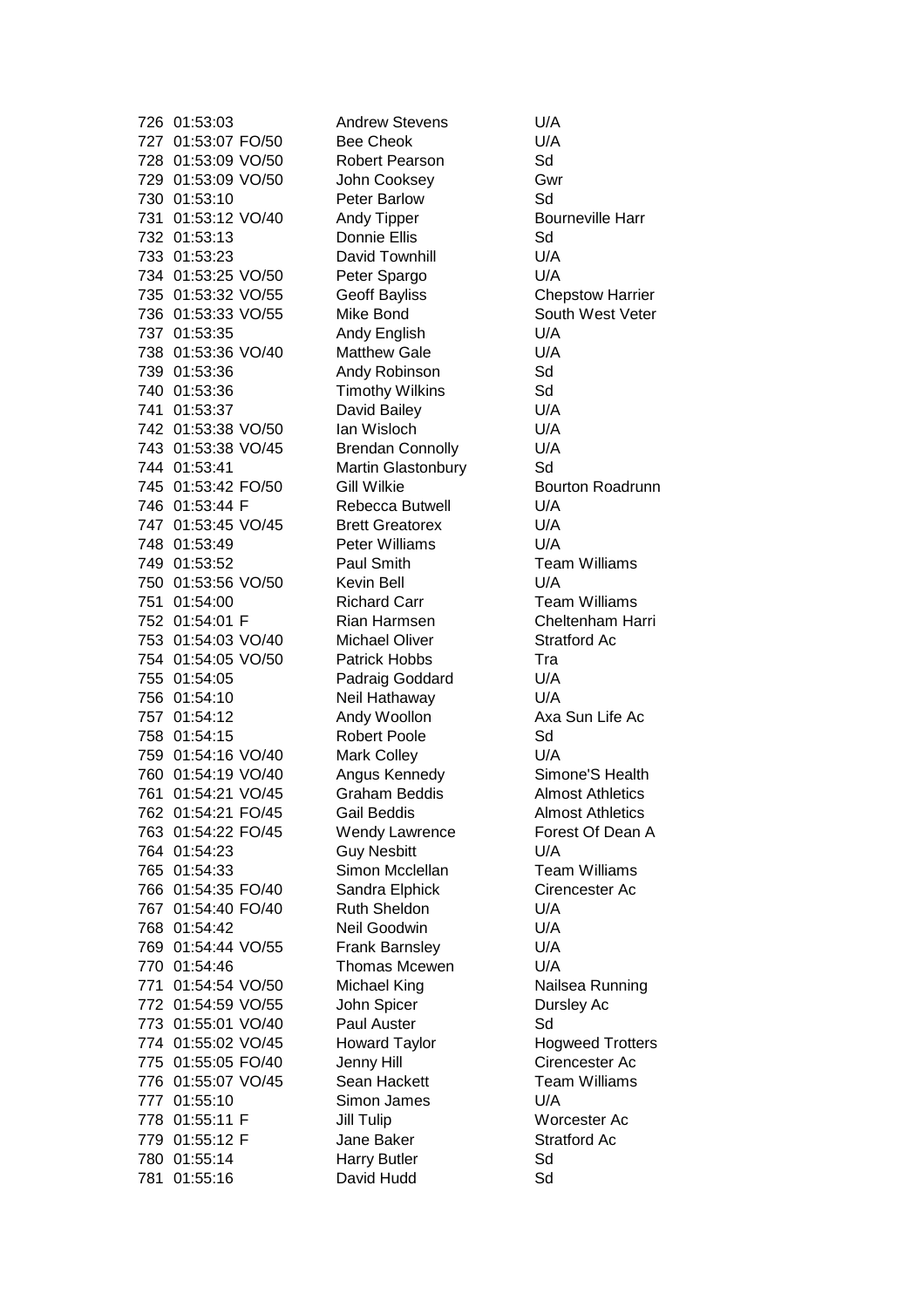782 01:55:19 VO/45 Malcolm White Post Office Spor 783 01:55:20 Richard Wilson U/A 784 01:55:21 Chris Horwood Sd 785 01:55:22 VO/50 Peter Waddams U/A 786 01:55:23 Peter Wilson Sd 787 01:55:23 VO/70 Ron Smith Worcester Ac 788 01:55:25 F Jacqueline Davis U/A 789 01:55:28 VO/40 Donald Yeomans U/A 790 01:55:32 James Skinner Sd 791 01:55:33 VO/50 Patrick Ffrench Sd 792 01:55:33 F Catherine Williams U/A 793 01:55:46 Wayne Amber U/A 794 01:55:49 Andrew Adams U/A 795 01:55:49 Jason Wilson U/A 796 01:55:51 VO/40 Nick Page Team Williams 797 01:55:57 VO/40 Tony Wood Roadrunners Club 798 01:55:59 Dominic Marsh U/A 799 01:56:00 Chris Shoubridge Sd 800 01:56:01 David Jowett Almost Athletics 801 01:56:01 Lee Hanks U/A 802 01:56:02 Lee Manning South Devon Ac 803 01:56:06 VO/40 Glyn Fletcher U/A 804 01:56:06 F Dianne Knight Stourbridge 805 01:56:09 F Tracey Snell Sd 806 01:56:10 VO/60 Mike Harryman U/A 807 01:56:10 Gareth Williams U/A 808 01:56:12 F Judy Hill V/A 809 01:56:19 John Crosby U/A 810 01:56:21 VO/45 Andy Williams Hogweed Trotters 811 01:56:22 FO/50 Liz Hulcup Bourton Roadrunn 812 01:56:23 VO/40 Lawrence Ingram Almost Athletics 813 01:56:26 Andrew Griffin Team Williams 814 01:56:26 Paul Walmsley U/A 815 01:56:32 Ian Hansed Sd 816 01:56:35 VO/55 Colin Axford Hogweed Trotters 817 01:56:37 VO/45 Tony Richardson Trec 818 01:56:39 Andi Price Team Williams 819 01:56:41 VO/40 Robin Jarvis U/A 820 01:56:41 FO/44 Jane Bryla U/A 821 01:56:41 VO/45 Kevin Bryla U/A 822 01:56:51 Niels Andersen Ranelagh Harrier 823 01:56:54 FO/40 Jan Laver Jan Thame Runners 824 01:57:00 Dean Allen U/A 825 01:57:00 F Sara Clarke U/A 826 01:57:09 VO/40 Gary Tippetts U/A 827 01:57:10 FO/40 Stella Tippetts U/A 828 01:57:10 VO/40 Raymond Cox U/A 829 01:57:11 Mark Johnston Sd 830 01:57:14 VO/40 David Lindsay U/A 831 01:57:16 Takayuki Maeda U/A 832 01:57:17 VO/45 Nick Pready Reading Roadrunn 833 01:57:20 VO/45 Alastair Dickinson Sd 834 01:57:29 Dean Poulson U/A 835 01:57:29 VO/60 George Lawson U/A 836 01:57:33 Mark Brosnan U/A 837 01:57:33 VO/45 Andrew Hobbs U/A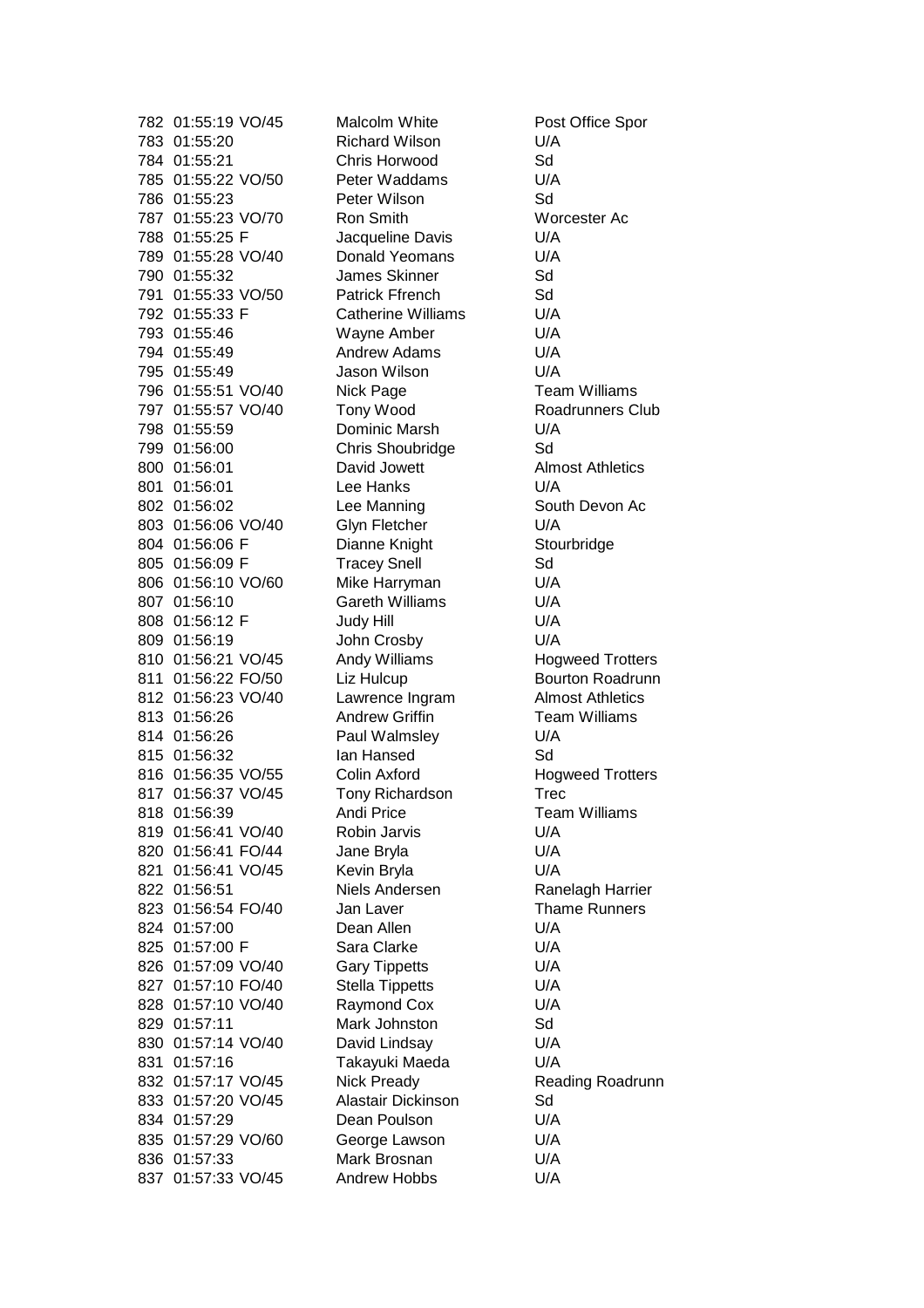| 838 01:57:38                    | Pete Huskins                       | U/A                     |
|---------------------------------|------------------------------------|-------------------------|
| 839 01:57:39 FO/40              | Lesley Brindley                    | U/A                     |
| 840 01:57:39                    | Paul Barlow                        | Sd                      |
| 841 01:57:41 FO/40              | <b>Wendy Watts</b>                 | Sd                      |
| 842 01:57:41 VO/45              | <b>Paul Tucker</b>                 | Sd                      |
| 843 01:57:49 FO/50              | Jean Meredith                      | Somer Ac                |
| 844 01:58:02                    | Gary Thornton                      | U/A                     |
| 845 01:58:05 F                  | <b>Wendy Brown</b>                 | U/A                     |
| 846 01:58:05                    | Oli Davey                          | U/A                     |
| 847 01:58:09                    | Stephen Chandler                   | <b>Hogweed Trotters</b> |
| 848 01:58:10                    | <b>Greg Simpson</b>                | Sd                      |
| 849 01:58:18                    | <b>Matthew Sutton</b>              | U/A                     |
| 850 01:58:23                    | <b>Richard White</b>               | U/A                     |
| 851 01:58:28 VO/50              | <b>Martin Bailey</b>               | Gwr                     |
| 852 01:58:32 VO/40              | Roger Williamscamp                 | Sd                      |
| 853 01:58:37                    | <b>Matthew Richings</b>            | U/A                     |
| 854 01:58:38                    | Lee Creese                         | U/A                     |
| 855 01:58:40                    | Mark Robson                        | U/A                     |
| 856 01:58:41                    | <b>Paul Rees</b>                   | U/A                     |
| 857 01:58:43 FV                 | Miriam Yorke                       | U/A                     |
| 858 01:58:44 VO/50              | <b>Tim Crouch</b>                  | Sd                      |
| 859 01:58:45                    | Andy Roper                         | U/A                     |
| 860 01:58:53                    | Nicholas Hitchcroft                | Sd                      |
| 861 01:58:54                    | <b>Nick Adams</b>                  | Sd                      |
| 862 01:58:55                    | Tom Paton                          | U/A                     |
| 863 01:58:57                    | Arthur Macmillan                   | U/A                     |
| 864 01:59:04 F                  | Jane Holyoake                      | U/A                     |
| 865 01:59:05                    | David Haines                       | Sd                      |
| 866 01:59:06                    | <b>Gareth Steel</b>                | U/A                     |
| 867 01:59:06                    | Christopher Brinegar               | U/A                     |
| 868 01:59:07 F                  | Kim Ball                           | Stratford Ac            |
| 869 01:59:15                    | James Roper                        | Sd                      |
| 870 01:59:16                    | <b>Stuart Ovington</b>             | U/A                     |
| 871 01:59:16 FV                 | Julie Noll                         | U/A                     |
| 872 01:59:30                    | Jonathan Ford                      | U/A                     |
| 873 01:59:31 F                  | Fiona Worsley                      | Gwr                     |
| 874 01:59:32 FO/50              | Ann Cresswell                      | Sd                      |
| 875 01:59:34 VO/55              | Dave Ayliffe                       | <b>Swindon Striders</b> |
| 876 01:59:36 FV                 | Julie Froggatt                     | Dursley Ac              |
| 877 01:59:36 VO/60              | <b>Daniel Rens</b>                 | Sd                      |
| 878 01:59:38 FO/40              | Sue Walker                         | Sd                      |
| 879 01:59:39 VO/45              | Jim Adams                          | U/A                     |
| 880 01:59:39 VO/55              | Ray Border                         | U/A                     |
| 881 01:59:41                    | Peter Noll                         | U/A                     |
| 882 01:59:53 F                  | Laura Griffin                      | U/A                     |
| 883 01:59:56                    | Aled Jones                         | U/A                     |
| 884 01:59:58 VO/50              | <b>Christopher Bennett</b>         | Gwr                     |
| 885 02:00:02                    | Francis Chivron                    | Park                    |
| 886 02:00:06 VO/45              | <b>Richard Altwasser</b>           | U/A                     |
| 887 02:00:13 VO/40              | Alex Henderson                     | South Devon Ac          |
| 888 02:00:19                    | <b>Chris Meier</b>                 | U/A                     |
|                                 |                                    | U/A                     |
| 889 02:00:28                    | Jeremy Ward<br>Debbie Christian    | U/A                     |
| 890 02:00:32 FV<br>891 02:00:32 |                                    |                         |
| 892 02:00:40 VO/50              | <b>Stanley Drew</b><br>John Darlow | Worcester Jogger<br>U/A |
|                                 |                                    |                         |
| 893 02:00:42 VO/55              | David Flower                       | <b>Thame Runners</b>    |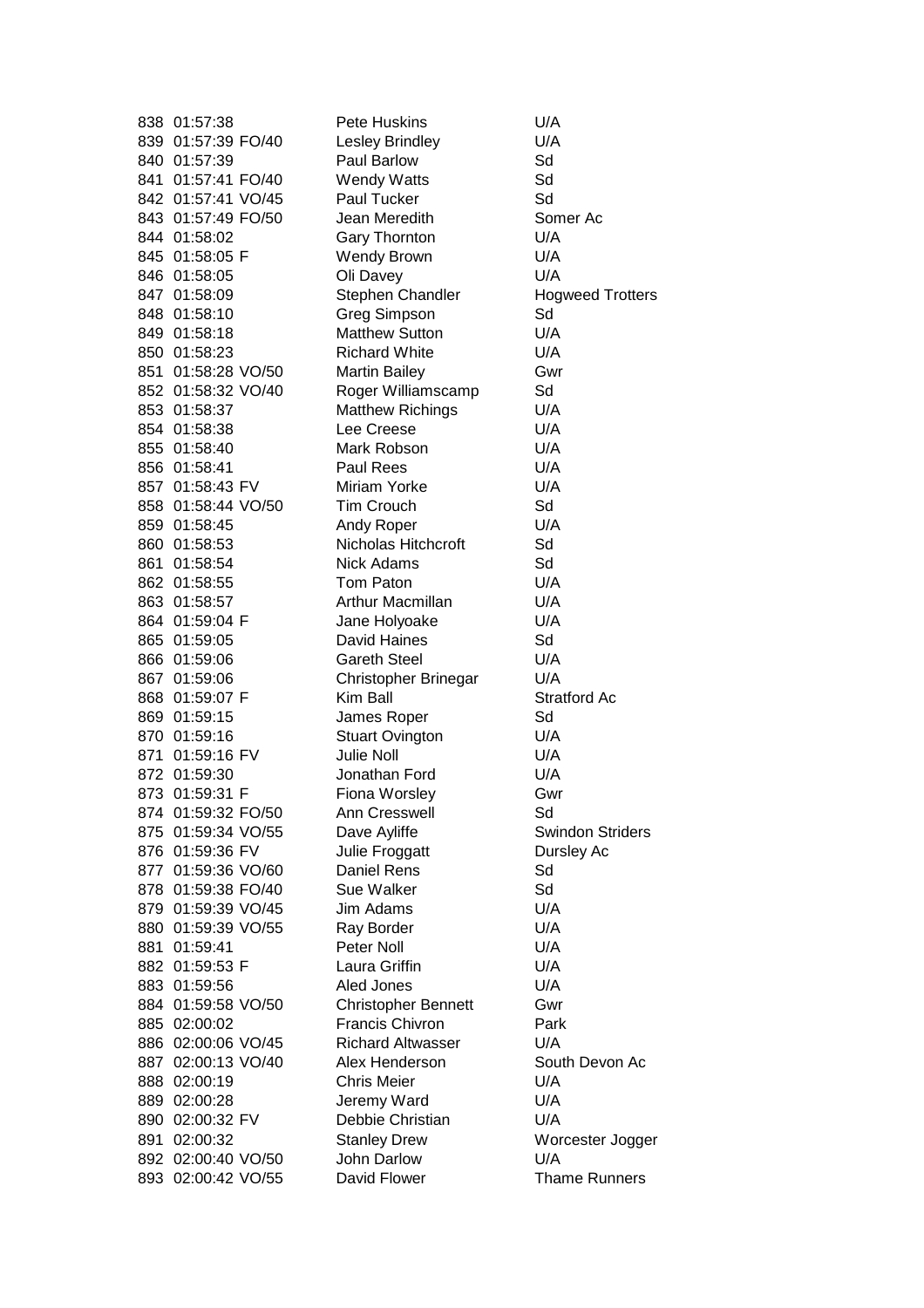895 02:00:48 VO/40 Peter Godden U/A 896 02:00:50 F Jane Robson U/A 897 02:00:50 FV Gillian Marles U/A 898 02:00:50 F Sally Attryde U/A 899 02:00:53 Giles Potter Sd 900 02:00:53 F Joanna Dutch Penarth & Dinas 901 02:00:53 Tim White Sd 902 02:00:56 F Vicky Beament U/A 903 02:01:01 FO/50 Jane Bayliss Chepstow Harrier 904 02:01:04 VO/40 Michael Marler U/A 905 02:01:04 VO/60 George Rainer Conditioners Club 906 02:01:10 VO/45 Paul Vizor U/A 907 02:01:10 Rob Griffiths U/A 908 02:01:12 Martin Wood Hogweed Trotters 909 02:01:12 Thomas De Herdt Belgium 910 02:01:19 FV Shelley Bennett Thame Runners 911 02:01:23 Paul Stiggants Sd 912 02:01:42 FV Claire Garrett U/A 913 02:01:42 FO/40 Fiona Marlow U/A 914 02:01:48 Michael De Herdt Sd 915 02:01:49 Thomas De Herdt Belgium 916 02:01:51 Ruben De Herdt Belgium 917 02:01:52 VO/45 Jac Hansel U/A 918 02:01:55 Russell Sivyer U/A 919 02:01:56 VO/50 Anthony Fide Sd 920 02:02:21 Carwyn Davies Sd 921 02:02:24 Gary Bowers U/A 922 02:02:32 Ashley Fudge Sd 923 02:02:33 Julian Ashbee Sd 924 02:02:39 FO/45 Janet Lawton U/A 925 02:02:56 FV Janette Mitchell U/A 926 02:03:02 FO/40 Angela Ayling U/A 927 02:03:04 FV Denise Ballard Stroud Ac 928 02:03:06 VO/40 Michael Kendrick U/A 929 02:03:10 VO/60 Alan Dodd Stroud Ac 930 02:03:16 VO/40 Nigel Stephens Trec 931 02:03:17 FO/40 Caroline Hill U/A 932 02:03:23 F Caroline Blezard Sd 933 02:03:31 VO/50 John Morgan John Team Williams 934 02:03:32 FV Anna Helsing Penarth & Dinas 935 02:03:35 David Hill Post Office Spor 936 02:03:35 F Dawn Hill Post Office Spor 937 02:03:39 Bryan Evans U/A 938 02:03:50 Greg Jones U/A 939 02:03:57 Edward Wardle U/A 940 02:04:10 FO/40 Ann Malsbury U/A 941 02:04:12 VO/55 Stuart Wild Worcester Jogger 942 02:04:18 Nigel Cheeseright U/A 943 02:04:20 Joe Scaife U/A 944 02:04:27 Alexander Griffiths Team Williams 945 02:04:27 VO/55 Paul Griffiths Team Williams 946 02:04:28 Michael Atherton Team Williams 947 02:04:35 VO/50 John Townsend Cheltenham Harri 948 02:04:36 VO/55 Alan Tunney U/A 949 02:04:38 VO/55 Robert Powell U/A

894 02:00:46 Darren Price U/A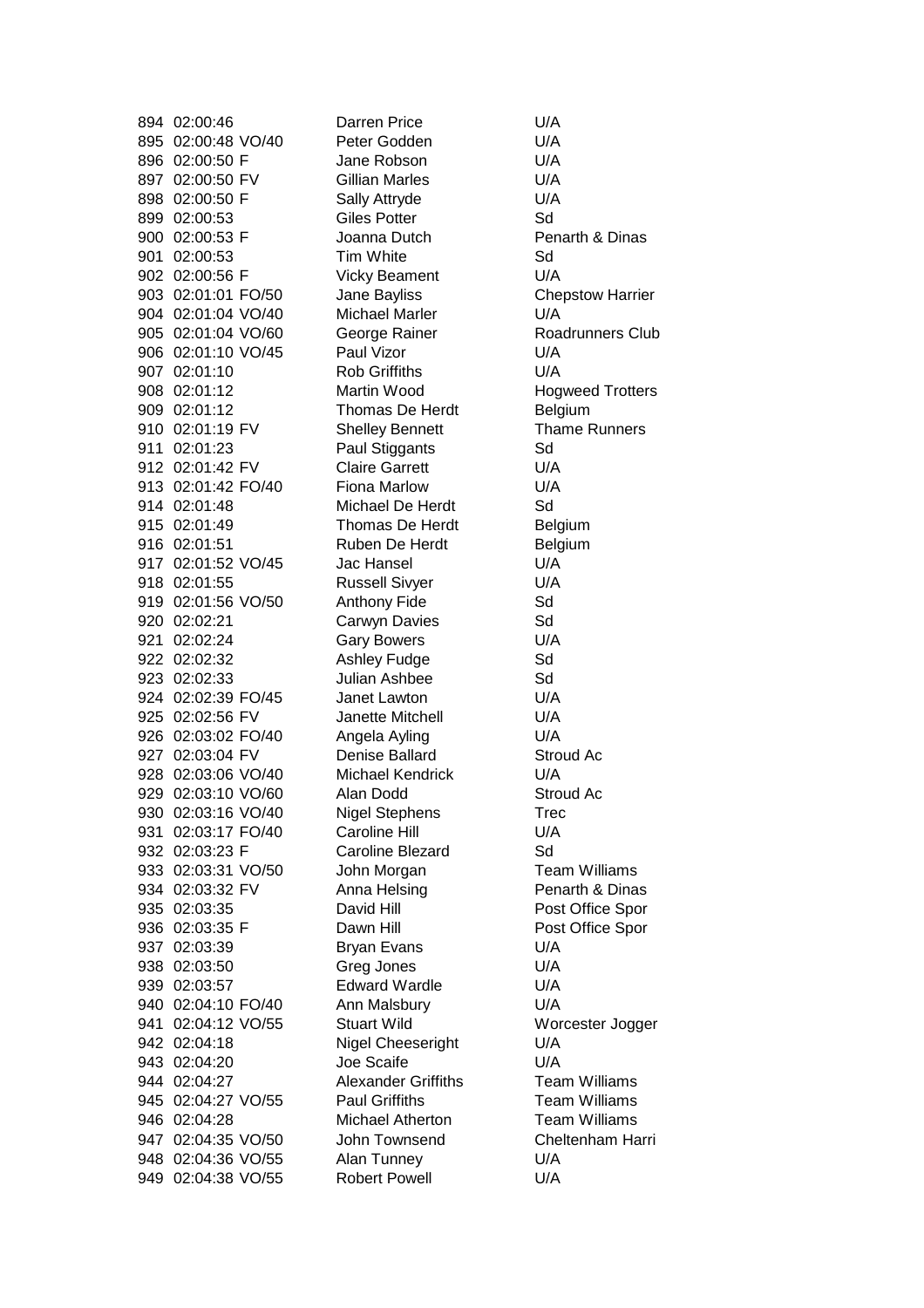951 02:04:39 FO/40 Kim Bolton Kim Bolton Team Williams<br>952 02:04:41 VO/50 David Bolton Team Williams 952 02:04:41 VO/50 David Bolton 953 02:04:51 Marcus Wallace U/A 954 02:04:59 Greg Fisher U/A 955 02:05:17 F Hayley Brock U/A 956 02:05:40 F Elizabeth Tyler U/A 957 02:05:48 FV Linda Bruton Sd 958 02:05:57 Richard Love U/A 959 02:06:12 VO/45 Richard Bailey South Derby Road 960 02:06:16 VO/55 Frank Prentice Victoria Tug Of 961 02:06:19 F Joanne Davis U/A 962 02:06:26 F Natasha Spence Sd 963 02:06:37 FO/40 Kathryn Reckless U/A 964 02:06:53 Melissa Mcdonnell Sd 965 02:07:07 Mark Lawrence U/A 966 02:07:14 Stuart Bell U/A 967 02:07:19 Martin Sime U/A 968 02:07:24 F Clare Lowndes Almost Athletics 969 02:07:26 F Belinda Keighley U/A 970 02:07:32 FO/40 Elizabeth Whitaker U/A 971 02:07:33 VO/60 Alan Ford Sd 972 02:07:35 Mat Tuck U/A 973 02:07:40 FO/45 Angela Milton Worcester Ac 974 02:07:45 Gary Barnes U/A 975 02:07:45 VO/60 Bryan Jones Worcester Ac 976 02:07:48 F Caitlin Oates U/A 977 02:07:54 VO/40 Tony Nicholas U/A 978 02:07:54 James Jacombs U/A 979 02:07:55 F Michelle Harris Sd 980 02:07:55 FV Claire Searle Sol 981 02:07:58 Bob Sperry Bitton Rr 982 02:08:34 Michael Collier Bitton Road Runn 983 02:08:34 VO/60 Rod Carpenter Team Williams 984 02:08:35 VO/50 Gordon Robins Bitton Road Runn 985 02:08:37 Simon Brogden U/A 986 02:08:45 VO/40 David Denton Sd 987 02:08:48 FO/45 Jacqueline Harris Dursley Ac 988 02:09:04 F Samantha Common U/A 989 02:09:08 FV Lucy Howes U/A 990 02:09:12 Toby Howes Cheltenham Harri 991 02:09:15 F Heather Nisbet U/A 992 02:09:15 F Ginette Kennedy U/A 993 02:09:17 VO/50 Stewart Roper Sd 994 02:09:20 VO/40 Tom Stevens Cirencester Ac 995 02:09:23 VO/40 Frank Burke Park Furnishers 996 02:09:38 VO/45 Phil Chard Sd 997 02:09:38 FO/50 Judy Titmus Sd 998 02:09:58 FV Joanne Barnes U/A 999 02:10:02 David Marshall U/A 1000 02:10:15 F Emma Stalberg U/A 1001 02:10:16 FV Joan Burke Cirencester Ac 1002 02:10:19 Daniel Mullins Team Williams 1003 02:10:22 Gavin Peacey U/A 1004 02:10:29 FV Sandy Jones Angels Rc 1005 02:10:31 F Megan Thomas U/A

950 02:04:39 VO/50 David Morris Almost Athletics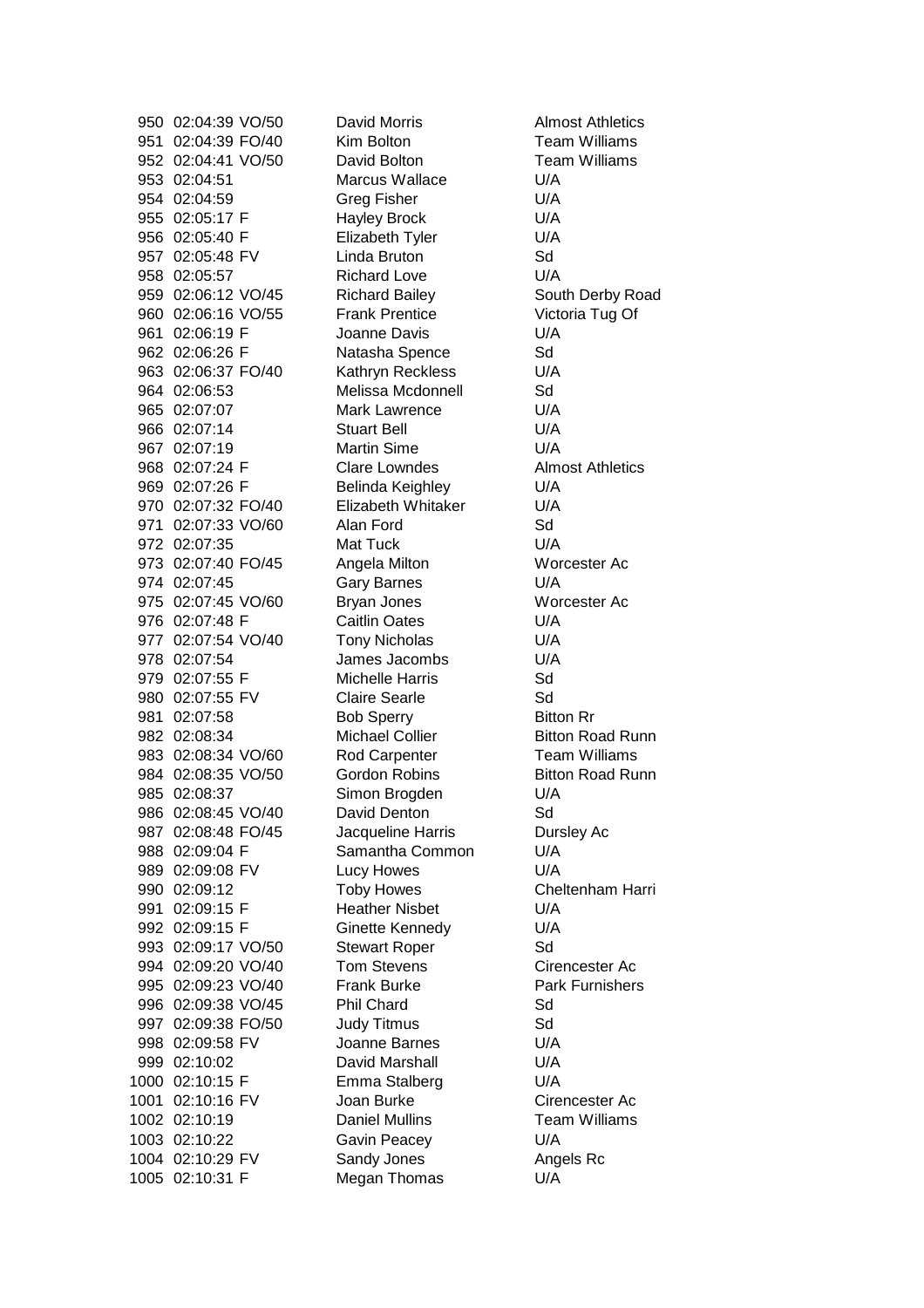1007 02:10:35 F Alexandra Walker U/A 1008 02:10:36 F Paula Neilens U/A 1009 02:10:37 FO/45 Gill Heron Tring Rc 1010 02:10:37 F Emily Farran Team Williams 1011 02:10:56 F Sharon Rose Les Croupiers 1012 02:11:06 F Heidi Cooper Tipton Harriers 1013 02:11:10 FV Deborah Jones Silson Joggers 1014 02:11:12 Kevin Thomas U/A 1015 02:11:22 VO/40 Richard Yorke U/A 1016 02:11:31 F Regina Kober U/A 1017 02:11:32 F Vicki Hanks U/A 1018 02:11:38 VO/50 William Jones U/A 1019 02:11:46 Richard Smith U/A 1020 02:11:48 F Jacqui Lewis U/A 1021 02:12:06 VO/45 Graham Singer U/A 1022 02:12:34 VO/45 Steve Hitchman U/A 1023 02:12:42 VO/50 Mike Dean U/A 1024 02:12:50 Robin Powell U/A 1025 02:12:52 Neil Downton Team Williams 1026 02:12:54 VO/40 Chris Beswick Sd 1027 02:13:01 VO/50 Charles Mckinney Bitton Road Runn 1028 02:13:02 Philip Robinson U/A 1029 02:13:04 Darren Morris U/A 1030 02:13:27 John Pearson Severn Ac 1031 02:13:35 Mark Sammes Team Williams 1032 02:13:44 VO/55 Richard Bird U/A 1033 02:13:48 John Carver U/A 1034 02:13:53 VO/60 Art Williams Almost Athletics 1035 02:13:54 F Natalie White Almost Athletics 1036 02:14:01 F Philippa Bone U/A 1037 02:14:02 Robert Smith U/A 1038 02:14:02 VO/50 Philip Virtue U/A 1039 02:14:09 Michael Evans Sd 1040 02:14:09 James Cowl U/A 1041 02:14:23 Martin Whitfield U/A 1042 02:14:23 Rob Whifield U/A 1043 02:14:25 FO/50 Valerie Collier Bitton Road Runn 1044 02:14:28 F Caroline Hatherall Hogweed Trotters 1045 02:14:30 FO/45 Janet Duffin Almost Athletics 1046 02:14:38 VO/45 Graham Russell Sd 1047 02:14:43 F Jeanette Badham U/A 1048 02:14:44 George De Fossard U/A 1049 02:14:46 VO/70 Wilf Bates Worcester Ac 1050 02:14:47 Shaun Mccabe U/A 1051 02:14:48 Dave Tyler Sd 1052 02:14:51 F Kylie Wilson U/A 1053 02:14:57 F Angie Peacock U/A 1054 02:14:58 FO/40 Pat Evans U/A 1055 02:15:01 FV Michele Hudson U/A 1056 02:15:23 Kieran Mullins U/A 1057 02:15:33 Stefan Hopkins U/A 1058 02:15:33 VO/50 John Hale Victoria Tug Of 1059 02:15:41 VO/55 Edward Moon Sd 1060 02:15:47 F Laura Myers U/A 1061 02:15:49 Simon Awdrgen U/A

1006 02:10:34 FO/45 Heather Mckinney Bitton Road Runn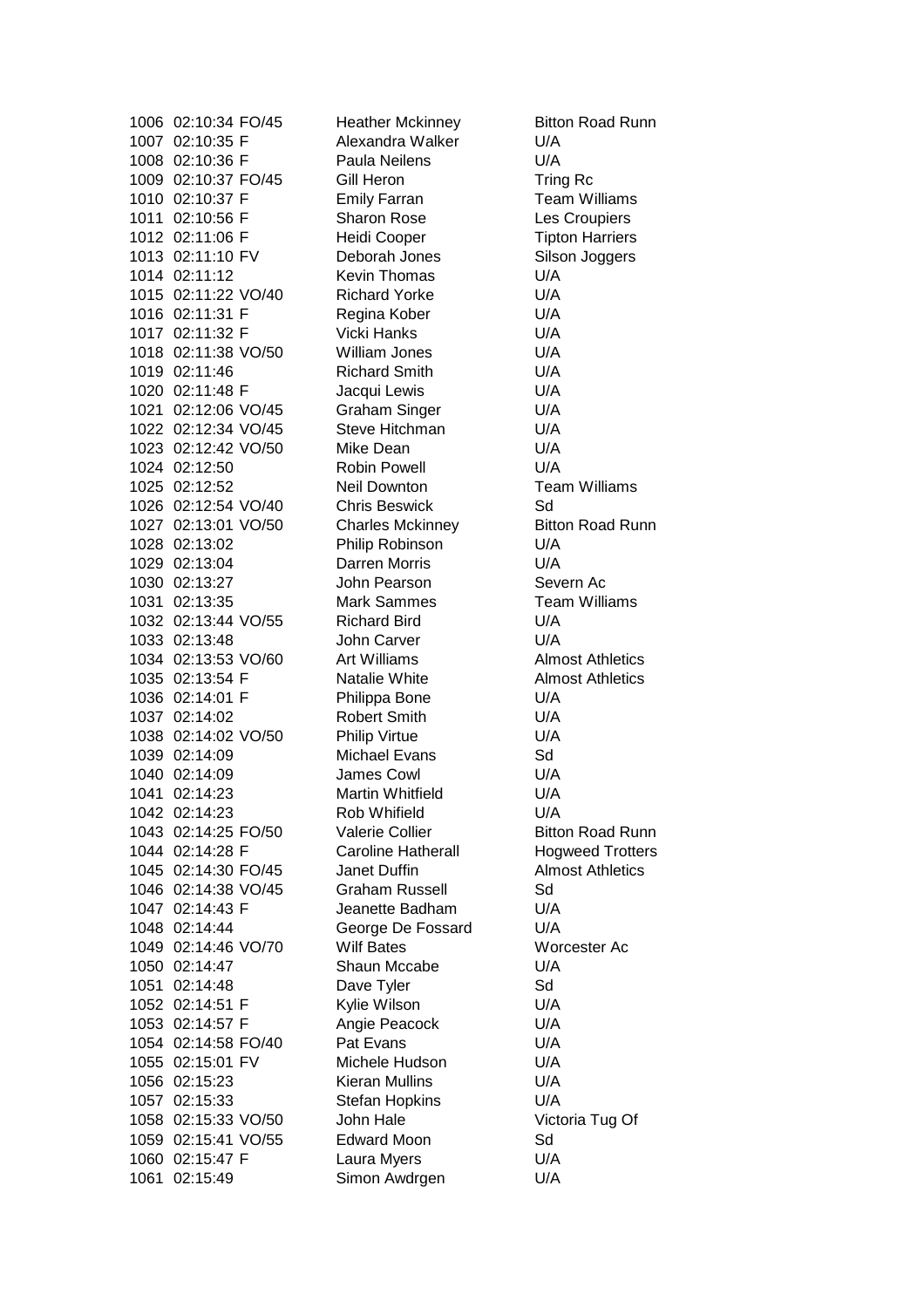1062 02:15:58 F Colleen Wylie U/A 1063 02:16:14 F Deanne Bennett U/A 1064 02:16:23 William Cronshaw U/A 1065 02:16:42 VO/55 Alan Rundle U/A 1066 02:16:57 F Diane Rankin Sd 1067 02:17:13 F Carolyn Ashcroft U/A 1068 02:17:13 William Roper U/A 1069 02:17:35 FO/50 Susan Burrage Sd 1070 02:17:36 VO/50 Mervyn Rudge Sd 1071 02:17:38 Neil Maller Sd 1072 02:17:45 FV Jane Tull U/A 1073 02:17:49 FO/45 Chris Wheatley Sd 1074 02:17:53 FV Sally Hawkins Sd 1075 02:18:02 FO/45 Liz Stacey Worcester Jogger 1076 02:18:05 FO/40 Beverley Pearce Newquay Roadrunn 1077 02:18:24 Richard Hinch U/A 1078 02:18:37 VO/50 Michael Norrie Team Williams 1079 02:18:41 FV Carole Sutton Dml Running Club 1080 02:18:49 F Sharon Stranks U/A 1081 02:18:50 F Beth Stranks U/A 1082 02:19:02 VO/70 Allen Watts Sarn Helen 1083 02:19:05 Robert Price U/A 1084 02:19:16 VO/40 Ian M'Adams U/A 1085 02:19:32 FO/40 Marianne Burridge Fairwater Ac 1086 02:19:32 VO/45 Ian Skien Sd 1087 02:19:35 VO/45 Jeffrey Nott U/A 1088 02:19:46 Paul Brown U/A 1089 02:19:56 FO40 Karen Beard U/A 1090 02:20:01 Rory Ainslie U/A 1091 02:20:04 VO/40 Dave King U/A 1092 02:20:06 FO/40 Jennifer Corrigan U/A 1093 02:20:09 FO/40 Gillian Pearce U/A 1094 02:20:13 Paul Creed U/A 1095 02:20:20 VO/40 Graham Englefield Sd 1096 02:20:26 FO/40 Wendy Townsend Sd 1097 02:20:39 Derek Baker U/A 1098 02:20:48 FO/40 Jenny Underwood Sd 1099 02:20:53 VO/50 Neil Farmer U/A 1100 02:21:13 Andrew Clark U/A 1101 02:21:14 FO/45 Jill Bloomfield Angels Rc 1102 02:21:16 F Tanya Boardman U/A 1103 02:21:19 FO/45 Barbara Warnes Sd 1104 02:21:20 VO/45 Mike Warnes Sd 1105 02:21:27 FO/50 Margaret Mckiddie Sd 1106 02:21:33 Simon Hudd Penarth & Dinas 1107 02:21:53 F Debbie Masding Almost Athletics 1108 02:22:02 FO/50 Kate Morris Almost Athletics 1109 02:22:05 VO/45 Kevin Murray Sd 1110 02:22:31 VO/40 John Hackett U/A 1111 02:22:36 FO/40 Tessa Haynes Sd 1112 02:22:59 FV Beatrice Pounder U/A 1113 02:23:00 F Joanne Munyard Sd 1114 02:23:15 F Marie Clucas Sd 1115 02:24:07 Graeme Cole Team Williams 1116 02:24:11 FV Shelia Hanley-Ward U/A 1117 02:24:13 VO/45 Rob Ellis U/A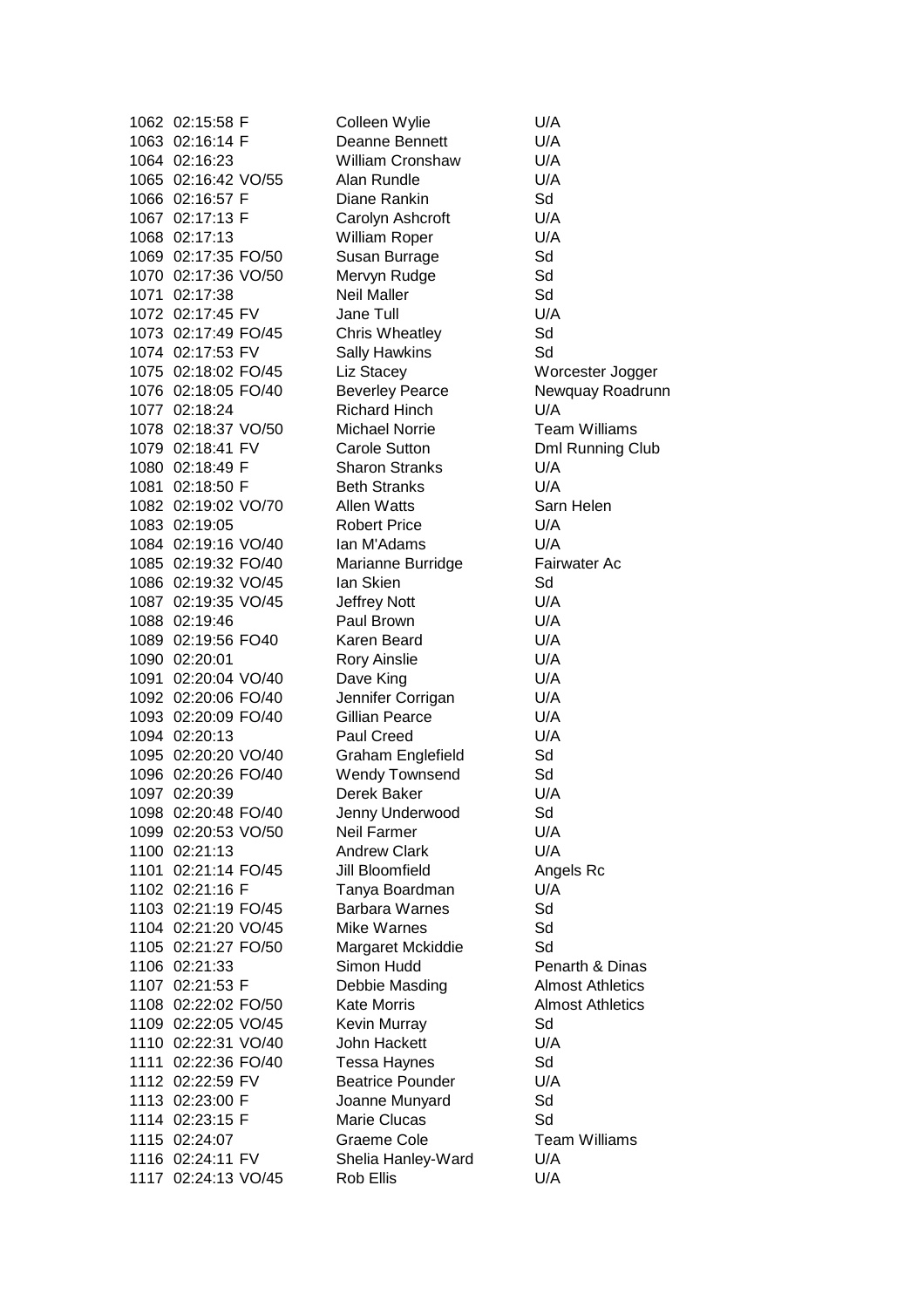1119 02:24:20 VO/45 David Solomon Sd 1120 02:24:47 Scott Curtis Sd 1121 02:25:18 Nick Wintle U/A 1122 02:26:04 VO/45 Christopher Lovelace U/A 1123 02:26:14 VO/55 Andrew Stoll U/A 1124 02:26:38 F Madia Shute Sd 1125 02:26:57 Tom Rogers U/A 1126 02:26:58 FV Denise Rogers U/A 1127 02:27:01 VO/45 John Bond Sd 1128 02:27:15 Leslie Whitehouse U/A 1129 02:27:59 VO/70 Peter Grant Team Williams 1130 02:29:00 FO/45 Valerie Adlam Team Williams 1131 02:29:07 FO/40 Christine Reynolds Team Williams 1132 02:29:30 VO/35 David Cox U/A 1133 02:29:34 F Kate Wilmut Team Williams 1134 02:29:34 Nick Preddy U/A 1135 02:30:51 VO/60 Maurice Haines U/A 1136 02:31:30 Matthew Haywood Team Williams 1137 02:31:32 VO/50 John Cahill Team Williams 1138 02:31:41 FO/50 Andrea Cahill Team Williams 1139 02:32:35 Darren Cromwell U/A 1140 02:32:51 F Katie Taylor U/A 1141 02:33:35 FV Tracey Potter Team Williams 1142 02:33:43 FV Maria Manton Team Williams 1143 02:33:55 F Liz Paul Team Williams 1144 02:34:44 James Stuart Sd 1145 02:36:56 Edward Ugle Sd 1146 02:41:41 F Mcmillan Unattached 1147 02:41:41 F Lawson Unattached 1148 02:42:23 F Yashoda Patel U/A 1149 02:42:38 Sam King Sd 1150 02:42:57 F Nicola Wolf U/A 1151 02:42:58 Spencer Wolf U/A 1152 02:44:11 F Rachelle Grimes U/A 1153 02:46:04 Gareth Dowling U/A 1154 02:47:31 VO/40 Kevin Hefferman Sd 1155 02:47:39 Daniel Brewer Team Williams 1156 02:48:59 Rowan Stott U/A 1157 02:49:23 Andrew Newman Team Williams 1158 02:50:37 Stephen Middleton Team Williams 1159 02:51:49 FV Katherine Kirkland Sd 1160 02:51:51 VO/50 Hugh Cucuburn Severn Ac 1161 02:52:22 VO/40 Andrew Elliott Sd 1162 02:52:22 FO/40 Donna Reeves Sd 1163 02:52:22 FO/40 Beverley Elliott Sd 1164 02:52:27 VO/40 Mark Davies Sd 1165 02:55:39 VO/45 Neil Middleton Team Williams 1166 02:55:39 Michael Middleton Team Williams 1167 02:56:35 VO/50 Nigel Booker Sd 1168 02:56:35 James Booker Sd 1169 03:04:23 FO/50 Shirley Carpenter Team Williams 1170 03:04:28 F Melissa Adlam Team Williams 1171 03:04:28 Ryan Vince Team Williams 1172 03:07:22 A Other Unattached 1173 03:07:23 A Other Unattached

1118 02:24:14 FO/40 Roma Hall Sd